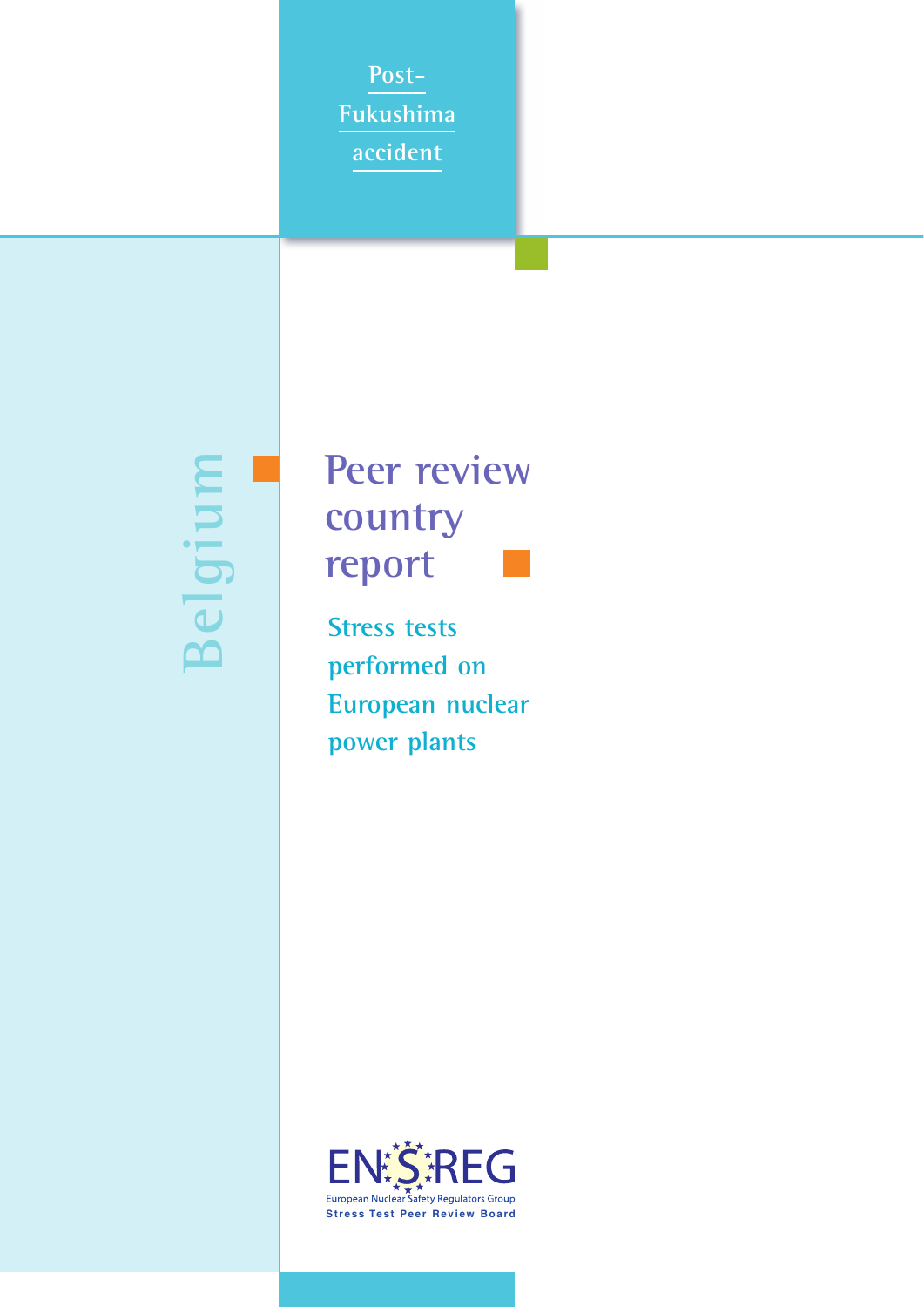| $\mathbf{1}$                        | GENERAL QUALITY OF NATIONAL REPORT AND NATIONAL                                                                                                                                                                                  |  |
|-------------------------------------|----------------------------------------------------------------------------------------------------------------------------------------------------------------------------------------------------------------------------------|--|
|                                     |                                                                                                                                                                                                                                  |  |
|                                     | 1.1 Compliance of the national report with the topics defined in the ENSREG stress tests                                                                                                                                         |  |
| 1.2                                 | Adequacy of the information supplied, consistency with the guidance provided by                                                                                                                                                  |  |
| 1.3                                 | Adequacy of the assessment of compliance of the plants with their current<br>licensing/safety case basis for the events within the scope of the stress tests 4                                                                   |  |
| 1.4                                 | Adequacy of the assessments of the robustness of the plants: situations taken into                                                                                                                                               |  |
| 1.5                                 | Regulatory treatment applied to the actions and conclusions presented in national<br>report (review by experts groups, notification to utilities, additional requirements                                                        |  |
| $\overline{2}$                      | PLANT(S) ASSESSMENT RELATIVE TO EARTHQUAKES, FLOODING                                                                                                                                                                            |  |
|                                     |                                                                                                                                                                                                                                  |  |
| 2.1<br>2.2<br>2.3<br>3              | Description of present situation of plants in country with respect to earthquake  5<br>Description of present situation of plants in country with respect to extreme<br>PLANT(S) ASSESSMENT RELATIVE TO LOSS OF ELECTRICAL POWER |  |
|                                     |                                                                                                                                                                                                                                  |  |
| 3.1<br>3.2<br>3.3<br>$\overline{4}$ | PLANT(S) ASSESSMENT RELATIVE TO SEVERE ACCIDENT                                                                                                                                                                                  |  |
|                                     |                                                                                                                                                                                                                                  |  |
| 4.1<br>4.2                          |                                                                                                                                                                                                                                  |  |
| 4.3                                 |                                                                                                                                                                                                                                  |  |
|                                     |                                                                                                                                                                                                                                  |  |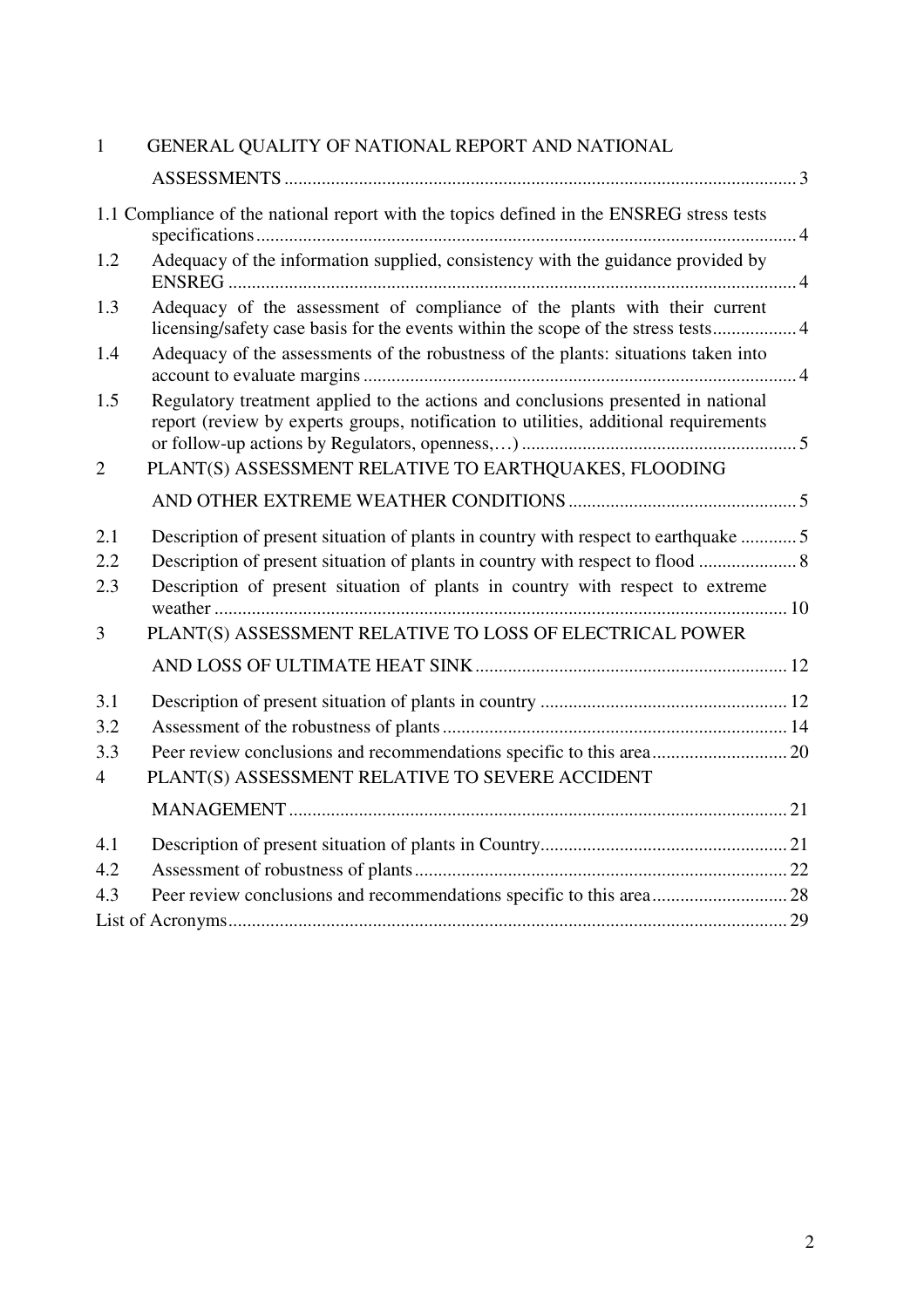# **1 GENERAL QUALITY OF NATIONAL REPORT AND NATIONAL ASSESSMENTS**

The accident at the Fukushima nuclear power plant (NPP) in Japan on 11<sup>th</sup> March 2011 triggered the need for a coordinated action at European Union (EU) level to identify potential further improvements of NPP safety. On 25<sup>th</sup> March 2011, the European Council concluded that the safety of all EU nuclear plants should be reviewed, on the basis of comprehensive and transparent risk and safety assessments the stress tests. The stress tests consist of three main steps: a self-assessment by licensees, followed by an independent review by the national regulatory bodies, and by a third phase of international peer reviews. The international peer review phase consists of 3 steps: an initial desktop review, three topical reviews in parallel (covering external initiating events, loss of electrical supply and loss of ultimate heat sink, and accident management), and seventeen individual country peer reviews.

Country review reports are one of the specific deliverables of the EU stress tests peer review process. They provide information based on the present situation with respect to the three main topics covered by the stress tests. They contain specific recommendations to the participating Member States for their consideration or good practices that may have been identified, and to some extent, information specific to each country and installation. The draft country review reports were initiated during the Topical Reviews in Luxembourg based on discussions with the country involved in the three topics and on the generic discussions within each of the three Topical Reviews. Issues identified for each country during the topical reviews, due to only limited time available for each country, have required follow-up discussions in more detail, both between the Topical Reviews and the Country Reviews, and during the individual Country Reviews.

The current Country Report was finalized at the end of the Country Review visit, after final discussion with the reviewed country and visit of a nuclear power plant. The results of the Topical Reviews and the 17 individual Country Reviews will be combined and they will form the essential part of the ENSREG Final Report.

The Belgian nuclear power plants are located on two distinct sites: Doel and Tihange. They are operated by Electrabel, a company of the GDF-SUEZ Energy and Services Group.

The Doel NPP is located in the port of Antwerp, on the left bank of the Scheldt River, 15 km northwest of Antwerp (Flanders) and only 3 km from the border between Belgium and the Netherlands. The site houses the following facilities:

- Doel  $1/2$  twin reactors units,
- Doel 3 reactor unit,
- Doel 4 reactor unit,
- − SCG building (spent fuel dry storage).

The Tihange NPP site is located on the territory of the former municipality of Tihange along the right bank of the Meuse River. Tihange is now part of the City of Huy at a distance of 25 km from Liege. The site houses the following facilities:

- − Tihange 1 reactor unit,
- Tihange 2 reactor unit,
- Tihange 3 reactor unit,
- DE building (spent fuel wet storage).

For all nuclear safety related matters, the licensee's activities are under the control of the Belgian regulatory body, which is composed of:

- the Federal Agency for Nuclear Control (FANC),
- and Bel V, its technical subsidiary.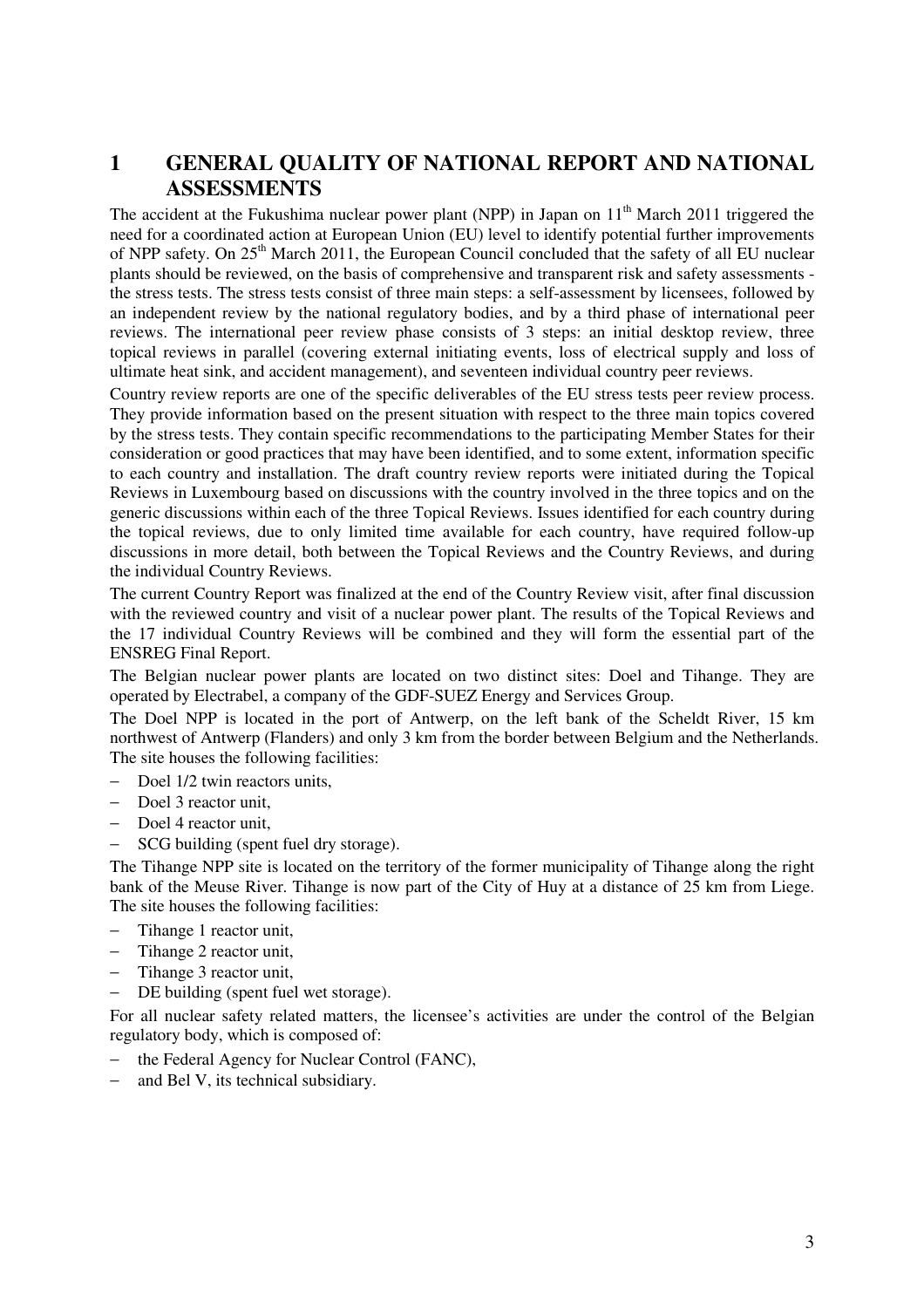# **1.1 Compliance of the national report with the topics defined in the ENSREG stress tests specifications**

The Belgian National Report (BE-NR) is consistent with the content and structure recommended by the European Commission and ENSREG, and it covers all requested topics in detail. The report also identifies potential safety improvements proposed by the licensee, and it presents the position of the regulatory body, including additional requirements. Furthermore, it contains a supplementary assessment of "loss of primary ultimate heat sink (UHS) together with loss of off-site power (LOOP) supply and combined with Design Basis earthquake (DBE)", which is an additional scenario to the ENSREG specifications.

# **1.2 Adequacy of the information supplied, consistency with the guidance provided by ENSREG**

The information provided in the BE-NR regarding the response of the Belgian NPP units is generally in compliance with the guidance provided for the stress tests. The report is quite comprehensive, with sufficient amount of details, schemes and tables.

All required accident scenarios are reviewed carefully and supported by necessary measures proposed for implementation, with a schedule of implementation provided. The assessment of the BE-NR resulted in a number of questions that were sent to the Belgian regulatory body. During the Topical Review meeting in Luxembourg, they provided detailed and sufficient answers and clarifications to the desktop review questions, as well as to the questions asked by the reviewers during the country presentations. The open issues that remained unresolved after the Topical Review meeting were clarified during the subsequent Country Visit, which also included a visit at the Doel site.

# **1.3 Adequacy of the assessment of compliance of the plants with their current licensing/safety case basis for the events within the scope of the stress tests**

The assessment of the compliance of the plants with their current licensing basis for the events within the scope of the stress tests was performed by the licensee using a deterministic approach. Compliance is maintained regularly by the oversight system in place and by the modifications requested by the Belgian regulatory body, FANC and Bel V.

During the country visit the review team was given copies of the Royal Decree concerning safety prescriptions for nuclear installations published at the end of December 2011, applicable to the Belgian NPPs. This Royal Decree was issued in response to the Reactor Harmonization working group set up by the Western European Nuclear Regulators' Association (WENRA) and the commitments of the regulatory body to include the applicable WENRA Reference Levels into the Belgian regulations. The Royal Decree includes, among others, the requirement to perform Periodic Safety Reviews (PSRs) for the purpose of assessing and improving nuclear safety at each NPP. The Periodic Safety Review is considered a complementary regulatory tool to the regularly oversight system in place and was already included as an original license condition for the Belgian NPPs.

The assessment of compliance of the plants with their current licensing basis within the scope of the stress test seems to be adequate.

# **1.4 Adequacy of the assessments of the robustness of the plants: situations taken into account to evaluate margins**

The assessments of the robustness of the plants and situations taken into account are considered adequate. In general, the robustness of the facilities is considered satisfactory by Belgian regulatory body. Robustness of the plants against all of the analyzed external hazards has been assessed. However, a more systematic assessment of robustness of the plants with respect to earthquake and some extreme weather conditions should be done.

The licensee reassessed the events, and combinations of events, stipulated by the ENSREG specifications as loss of electrical power and loss of ultimate heat sink, as a consequence of an earthquake, flooding or extreme weather conditions. The assessment considers scenarios involving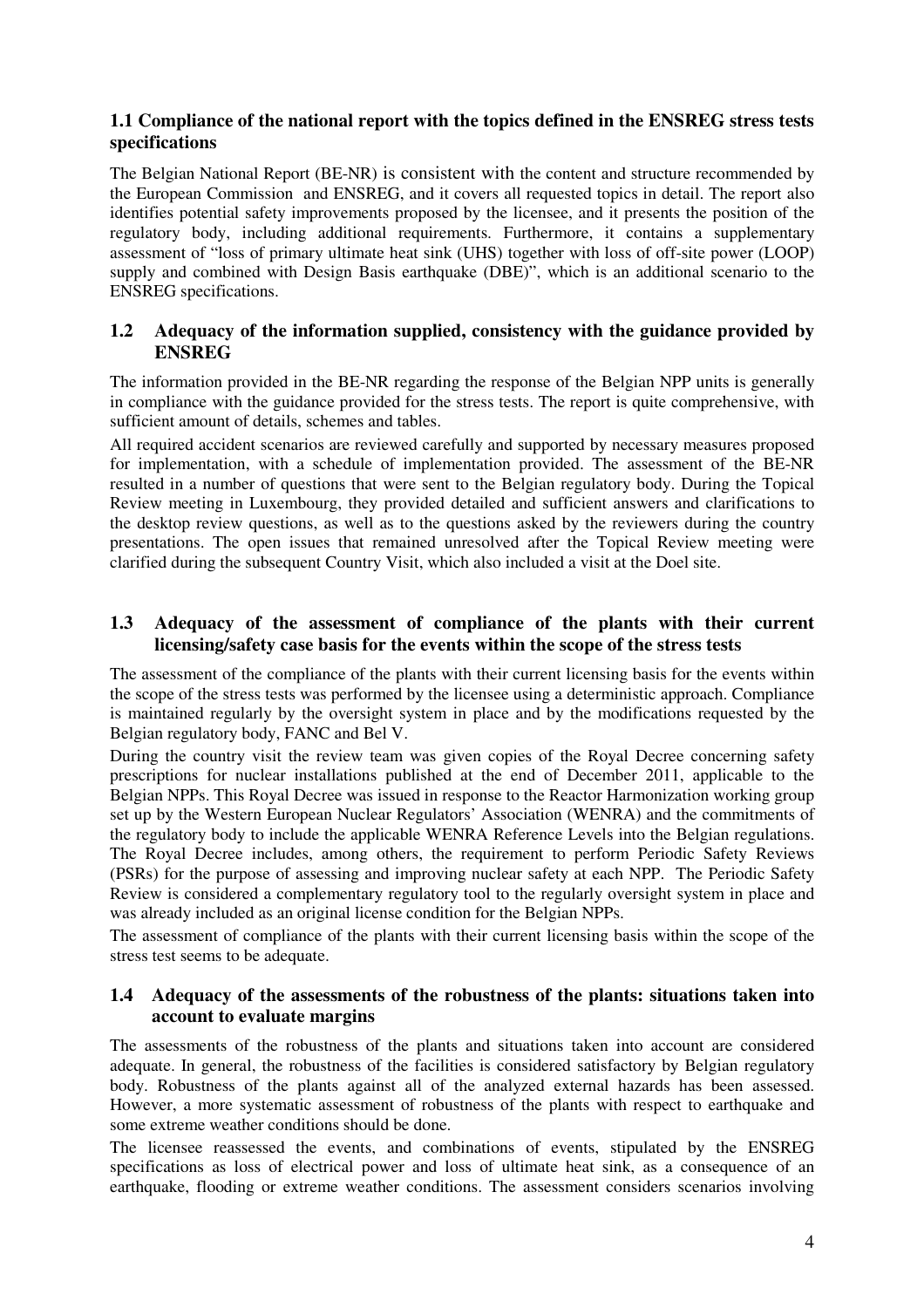both single and multiple unit events, giving the description of timelines and potential cliff edge effects. The assessment was performed in a deterministic way for scenarios relevant to three plant basic operational states: "steam generators are available", "primary circuit is open" and "fuel inventory of the core is transferred to spent fuel pool".

# **1.5 Regulatory treatment applied to the actions and conclusions presented in national report (review by experts groups, notification to utilities, additional requirements or follow-up actions by Regulators, openness,…)**

It is evident from the structure of the report that Belgian regulatory body very clearly separates the assessment of the licensee from that of the regulatory body. Each of the topics is summarised separately from the Belgian regulatory body point of view and priority is given to conclusions in identifying additional demands and recommendations for further improvements of the facilities. Indicative deadlines for particular actions are also included.

The assessment performed by Belgian regulatory body on the approach and results as provided by the licensee included detailed examination of the licensee's stress tests reports and the supporting documents, technical meetings with the licensee, and on-site inspections to check on the field the reality, relevance and robustness of the key data cited in the licensee's safety demonstrations.

The "Synthesis of the main results presented by the Licensee" and "Assessment and conclusions of the regulatory body" provided in the BE-NR for each topic show the regulatory body position with respect to the assessments performed and the improvements proposed by the licensee. The latter contains a number of additional requirements and recommendations by the Belgian regulatory body to further improve the robustness of all NPP units. For the implementation of the proposed improvements, the licensee has submitted an action plan to the regulatory body for review and approval. On this basis, the regulatory body will set up a dedicated follow-up of the action plan implementation.

# **2 PLANT(S) ASSESSMENT RELATIVE TO EARTHQUAKES, FLOODING AND OTHER EXTREME WEATHER CONDITIONS**

# **2.1 Description of present situation of plants in country with respect to earthquake**

# **2.1.1 Design Basis Earthquake (DBE)**

#### *2.1.1.1 Regulatory basis for safety assessment and regulatory oversight (national requirements, international standards, licensing basis already used by another country,…)*

No specific information is provided in the BE-NR about regulatory basis for safety assessment and regulatory oversight. It has been presented during the topical peer review that Belgium generally tends to follow the Unite States Nuclear Regulatory Commission (US NRC) standards and guides. For Belgian NPPs, US NRC regulations are followed to the extent possible and identified in the Safety Analysis Report (SAR). In the SAR, the applicable rules and reference rules (including Code of Federal Regulations 10 CFR 100, Regulatory Guides, etc.) are indicated and all deviations from these rules are identified and explained. Hence, the SAR of each unit contains all regulatory requirements and is legally binding.

# *2.1.1.2 Derivation of DBE*

The first assessment of the DBE for Tihange 1 derived from a deterministic study defining the design base with peak ground acceleration (PGA) =0.1g. This level was raised to 0.17g during the first Periodic Safety Review of Tihange 1 in 1985. For Tihange 2&3, the initial design was 0.1g, then it was changed to 0.17g during the construction.

The original design of Doel 1/2 did not account for seismic loads, as the site was considered aseismic according to its location at the London-Brabant Massif. During the first Periodic Safety Review in 1985 the DBE was set at 0.058g for Doel 1/2 by deterministic assessment of the strongest known nearby earthquake. Doel 3&4 are designed for a DBE of 0.1g in accordance with US NRC Regulations (10 CFR 100).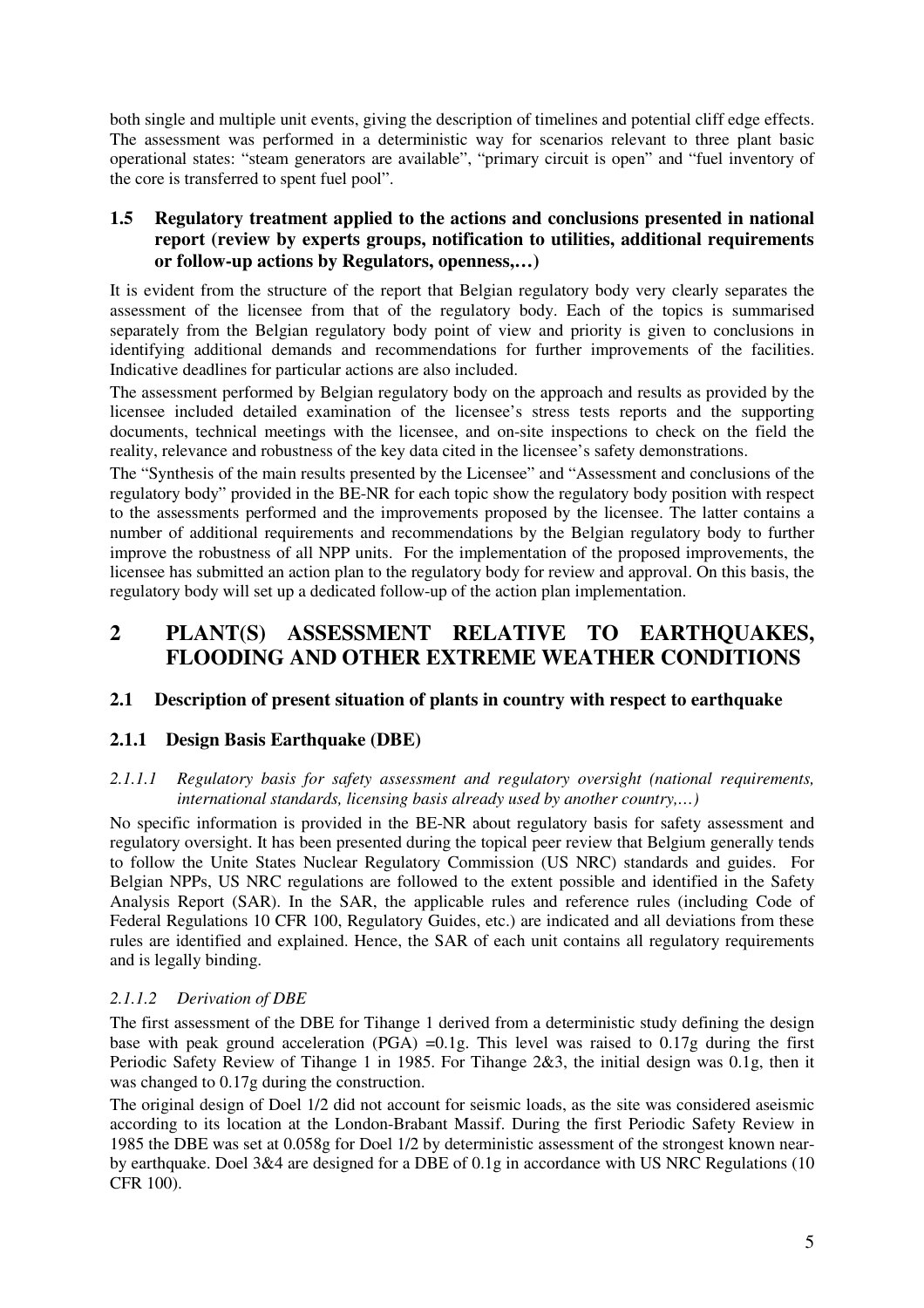## *2.1.1.3 Main requirements applied to this specific area*

The requirements are mainly based on US regulations. They are determined for each site on a casespecific basis. During the country visit it was presented that WENRA reference levels are also considered in national regulations.

#### *2.1.1.4 Technical background for requirement, safety assessment and regulatory oversight (Deterministic approach, PSA, Operational Experience Feedback)*

Originally, two different deterministic approaches were used to define the DBE of the Doel and Tihange NPPs: the seismotectonic deterministic method and an alternative historical deterministic method. For both deterministic approaches, the peak ground acceleration is given by correlation curves between intensity and peak ground acceleration. In 2011 new seismic hazard reassessment took place using a state-of-the-art probabilistic seismic hazard analysis (PSHA) methodology revealing new values of PGA for a mean occurrence probability of  $10<sup>-4</sup>$  per year.

#### *2.1.1.5 Periodic safety reviews (regularly and/or recently reviewed)*

#### Periodic safety reviews were used to reassess seismic hazards of both sites.

During the country visit it was presented that in the framework of the third PSR for Doel 1/2 and Tihange 1, and the second PSR for Doel 3&4 and Tihange 2&3, a re-evaluation of the seismic levels has been initiated, but the results were not validated. For the new PSR (3rd PSR for Doel 3&4, Tihange 2&3, and 4th PSR for Doel 1/2 and Tihange 1), the licensee will address the seismic hazard with focus on the seismic margins available in the installations.

#### *2.1.1.6 Conclusions on adequacy of design basis*

The original design basis was reviewed and accepted by the regulator.

A new study of seismic hazard based on a probabilistic seismic hazard analysis taking into account of the most recent information and data has been requested to be conducted following the incident in Fukushima. This study estimates values of the seismic hazard for return periods of 1,000 and 10,000 years. This approach is in accordance with state of the art methodology and latest practice used. Reassessment of seismic hazard in 2011 showed that for an earthquake with a 10,000-year return period:

- For the Doel NPP, the results obtained are still in conformity with the values used in the design basis of the four units.
- For the Tihange NPP, the assessment resulted in a slight increase of the peak ground acceleration in comparison with the design base levels.

The new PSHA will be validated and refined. The results will be considered for the future seismic assessments.

#### *2.1.1.7 Compliance of plant(s) with current requirements for design basis*

The regulator confirmed that the plant is compliant with the current design basis, although, some minor deviations from the seismic concept for the equipment have been identified.

# **2.1.2 Assessment of robustness of plants beyond the design basis**

#### *2.1.2.1 Approach used for safety margins assessment*

Assessment of safety margins was performed using two elements:

- Seismic Margin Assessment to quantify the available margins for beyond design seismic level following methodology developed by the Electric Power Research Institute (EPRI) described in the document NP-6041.
- Seismic Margin Review based on the judgment of experienced engineers during walkdown inspections.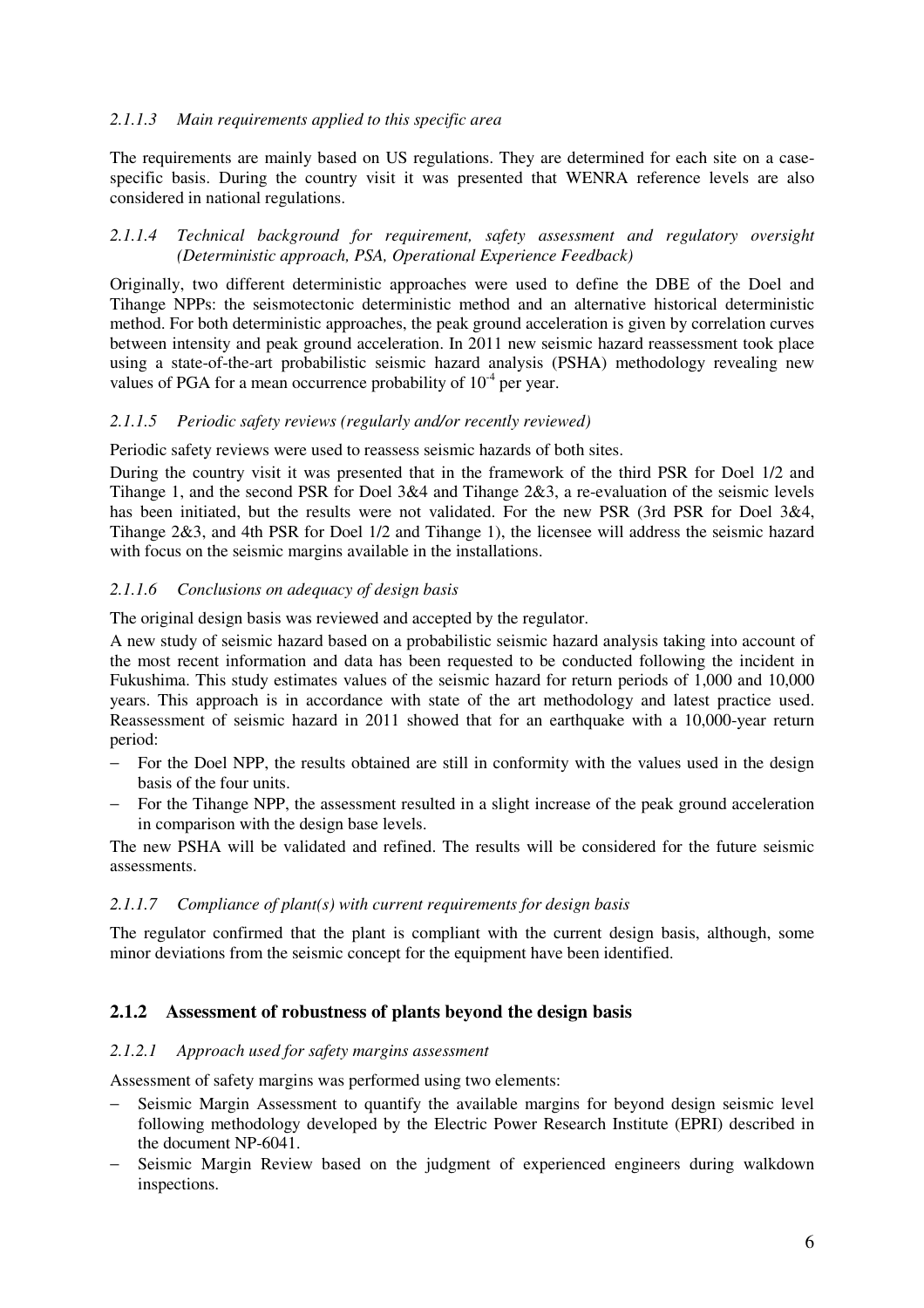The BE-NR claims that margins can be derived from conservatisms used in the design of NPPs thanks to strict codes and regulations.

# *2.1.2.2 Main results on safety margins and cliff edge effects*

The method chosen does not look for the seismic robustness of the structures, systems, and components (SSCs), rather looks at the probability of the SSCs to withstand a certain Review Level Earthquake (RLE). The RLE values were estimated to envelope those calculated by the recent PSHA (RLE for Tihange =  $0.3$ g, RLE for Doel =  $0.17$ g).

In generally, results demonstrate the capacity of Tihange and Doel NPPs to resist also earthquake of higher intensity than the one considered in the design albeit for a limited number of SSCs it was identified that these would sustain RLE with low probability.

An analysis has been conducted of the seismic behavior of the containment and penetrations of the units for the RLE using an "expert judgment" approach, based on the EPRI-NP-6041. The following earthquake values expressed in PGA were presented as having high potential for maintaining respective structures integrity:

Tihange 1, 2, 3: primary containment, secondary containment foundations and mechanical penetrations  $-0.3g$ .

Doel 1/2: primary containment, secondary containment foundations and mechanical penetrations –  $0.17g.$ 

Doel 3, 4: primary containment and mechanical penetrations - 0.3g, secondary containment and foundations  $-0.17g$ .

#### *2.1.2.3 Strong safety features and areas for safety improvement identified in the process*

Additional studies showed that the majority of the relevant SSCs would withstand the RLE with high level of confidence. Nevertheless, the SSCs, which are identified to have low probability to meet the RLE, will be strengthened.

#### *2.1.2.4 Possible measures to increase robustness*

Those components that showed the resistance to RLE with low probability will be subject to more precise calculations and modifications will be realised. A feasibility study for strengthening the Electrical Auxiliary Building at Tihange 1 is required.

During the country visit it was presented to the review team that the fuel tank CVAB01C of unit 1 of Tihange, containing 500  $m<sup>3</sup>$  of fuel is not seismically qualified. It is recommended to verify that the analyses are covering the impact of failure of this tank (e.g., fires, flood) induced by an earthquake.

#### *2.1.2.5 Measures (including further studies) already decided or implemented by operators and/or required for follow-up by regulators*

Measures include:

- To perform walkdowns concerning the SSCs in the reactor building of the four most recent units. (walkdowns inside the reactor buildings for the three oldest units have already been performed).
- To realize corrective actions to solve identified weaknesses of the SSCs.
- To perform more detailed seismic hazard studies and take into account wider scope of relevant factors

The licensee must continue its efforts towards fostering awareness of potential seismic interaction inside the facilities.

During the country visit the draft action plan prepared by the licensee was presented, including changes relevant to the topic of earthquakes. This plan has been submitted to the regulator for review.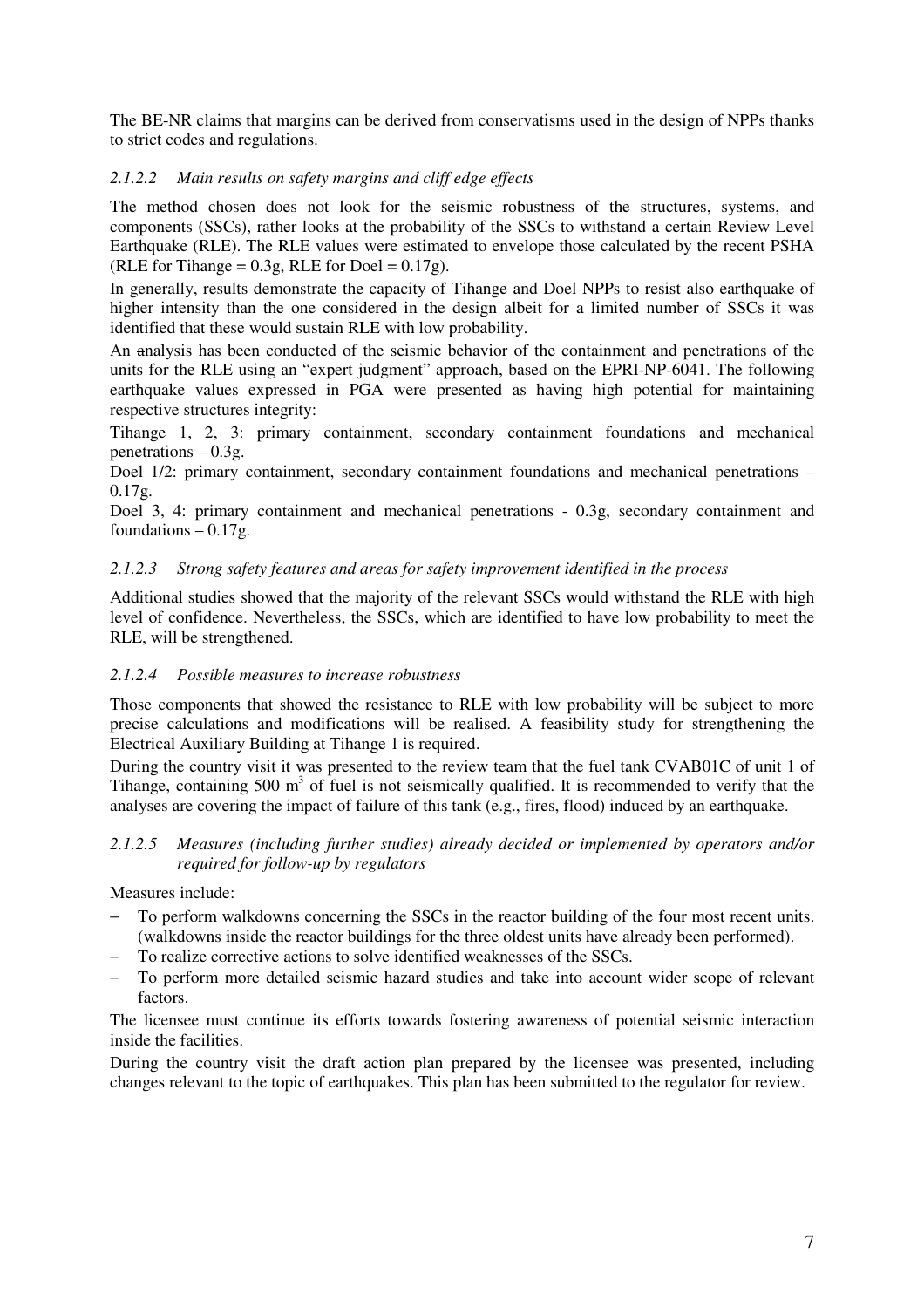# **2.1.3 Peer review conclusions and recommendations specific to this area**

The topic of DBE has been addressed at all Belgian NPPs regularly taking into account its reevaluation during conducted PSR studies since 1985. All relevant SSCs are designed to withstand the currently estimated DBE.

Reviewers acknowledge the licensee's decision to initiate a state-of-the art PSHA immediately following the Fukushima accident. This PSHA study updates the seismic hazard performed earlier by deterministic methods. It is highly appreciated that the results of the 2011 ad-hoc study by the Royal Observatory of Belgium have been made available for the Stress Test Reports in a very short time. FANC's request to further update this recent PSHA by a more elaborate one and the decision to include external reviews by international experts in that process may serve as an example of a good practice.

As a result of the peer review it is recommended that the national regulator monitors the completion of the updated PSHA, the implementation of the consequential measures and the updated assessment of safety margins. These updates may benefit from a harmonization of the seismic hazard assessment on an international level. Experience exchange, namely among the neighbouring countries is recommended, in order to avoid discrepancies for sites with comparable seismic activity.

The seismic instrumentation which was observed during the plant visit appeared to offer an opportunity for improvement with respect to the number of accelerometers and to the evaluation procedure. An immediate evaluation of the recorded signals, allowing the comparison of response spectra with the design basis spectra and a direct access to this information is recommended in order to facilitate and to accelerate the measures to be initiated after a seismic event.

# **2.2 Description of present situation of plants in country with respect to flood**

# **2.2.1 Design Basis Flood (DBF)**

#### *2.2.1.1 Regulatory basis for safety assessment and regulatory oversight (national requirements, international standards, licensing basis already used by another country,…)*

No specific references or information is provided in the BE-NR regarding the regulatory basis for safety assessment in this area. It has been presented during the topical peer review that Belgium generally tends to follow US NRC standards and guides. For Belgian NPPs, US NRC regulations are followed to the extent possible and identified in the Safety Analysis Report (SAR). In the SAR, the applicable rules and reference rules (including 10 CFR 100, Regulatory Guides, etc.) are indicated and all deviations from these rules are identified and explained. Hence, the SAR of each unit contains all regulatory requirements and is legally binding.

# *2.2.1.2 Derivation of DBF*

DBF for Tihange site was originally derived as the highest historically recorded flood level of the surrounding river increased by  $20\%$  (i.e.  $2200 \text{ m}^3/\text{s}$ ). Based on the flood in 1995 this value was revised to 1995 flood + 20% margin (i.e.  $2615 \text{ m}^3$  /s)).

The Doel NPP is not considered to be flooded due to the fact that the NPP is situated on a raised platform and, secondly, the nearby river has an artificial embankment, which serves as a barrier for the site.

During the latest reassessment within the latest PSR, new DBF parameters have been derived using the probabilistic approach. Values with return periods of 10,000 years are taken as new design basis values. During the country visit it was reported, that for Tihange the new DBF value has been assessed to be 3488 m3/s as the best estimate value.

# *2.2.1.3 Main requirements applied to this specific area*

It is understood from the report that current safety assessment approach is based on calculating flood parameters using historical data plus additional margin. These values are well beyond the  $10^{-4}$ probability for the Doel site, but apparently correspond to  $10<sup>-2</sup>$  probability for Tihange site only. It is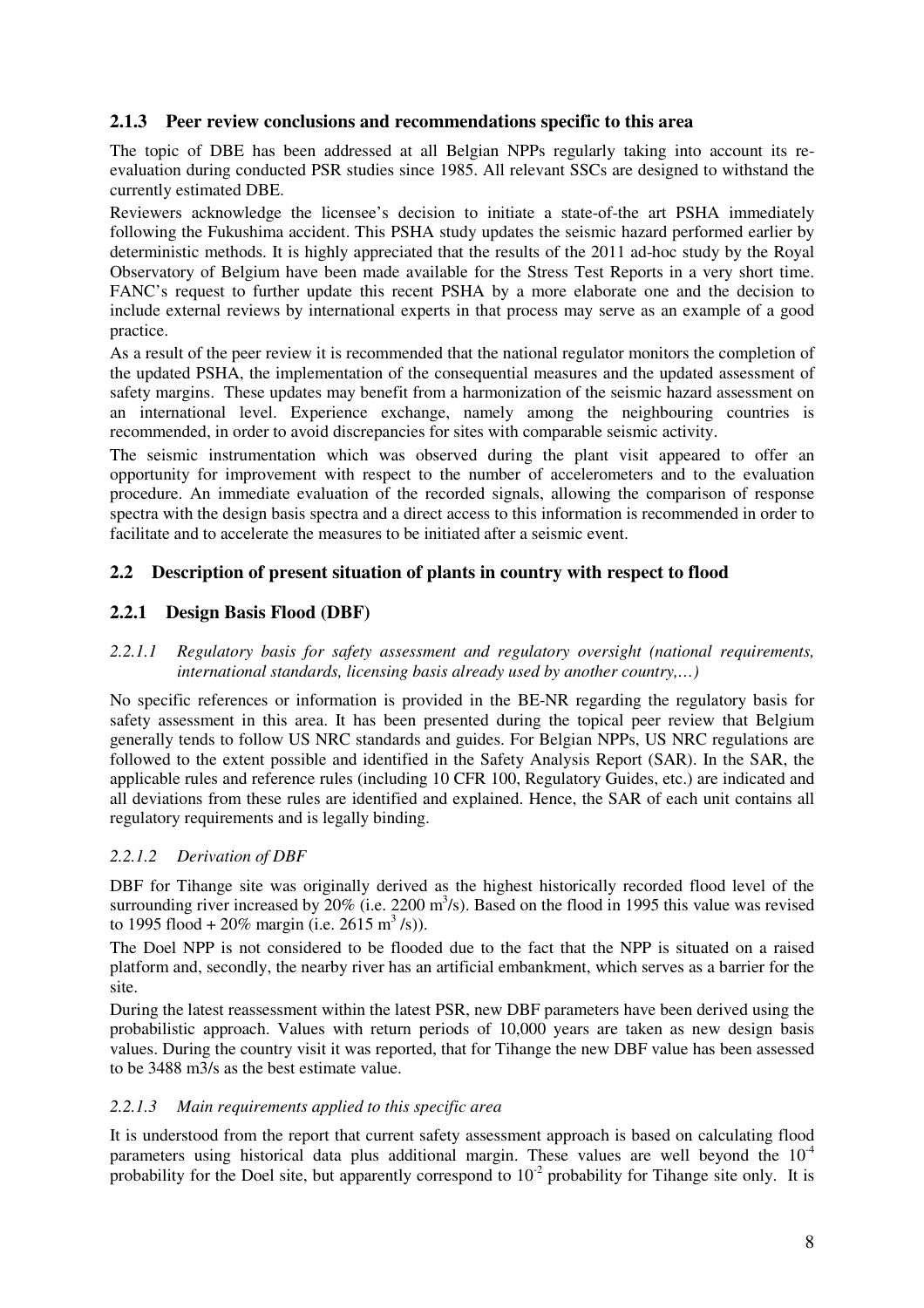clearly stated that the recently estimated 10,000 year values are expected to be taken as the new design basis for Tihange.

The defence in depth approach for the protection of the Tihange site against exceptional external flood (new DBF and even beyond DBF) was explained during the country visit.

#### *2.2.1.4 Technical background for requirement, safety assessment and regulatory oversight (Deterministic approach, PSA, Operational Experience Feedback)*

The original DBF parameters have been estimated with a deterministic approach ,based on the floods experience and have been increased by additional margins. These values were reassessed with a probabilistic approach during the latest periodic safety review.

#### *2.2.1.5 Periodic safety reviews (regularly and/or recently reviewed)*

Design basis parameters for floods of both sites have been reassessed during the latest PSR on the basis of most recent data.

#### *2.2.1.6 Conclusions on adequacy of design basis*

The combination of deterministic approach used to estimate DBF in the past and the probabilistic approach for DBF as a function of return period provides for high level of confidence to the adequacy of design basis with respect to floods and is in compliance with current best practice and state of the art international standards.

#### *2.2.1.7 Compliance of plant(s) with current requirements for design basis*

The Tihange site is currently protected by its design against a reference flood with a statistical return period up to 400 years. The reference flood with a statistical return period up to 10,000 years will be implemented as a new DBF. The Tihange NPP currently does not fully comply with this new requirement, but measures are foreseen, as defined in the action plan.

Protection against external flooding of the Doel site is adequate also for floods with 10,000 years return period.

# **2.2.2 Assessment of robustness of plants beyond the design basis**

# *2.2.2.1 Approach used for safety margins assessment*

For Tihange NPP analysis is based on the height of water reached in the various places on the site and, for each location, analysing consequences on the equipment present there and likely to be affected. All equipment that can assist the cooling of the fuel in the core or in the pool is examined.

For Doel NPP the buildings which are flooded first or quickest in the case of wave overtopping or embankment failure were identified. For the most important SSCs and their physical location, it was checked whether there are any thresholds, plinths, etc. present to protect against the consequences of flooding in case of wave overtopping or embankment failure.

# *2.2.2.2 Main results on safety margins and cliff edge effects*

The results for Tihange NPP show that there are weak margins for floods exceeding those with 400 years return period. Significant damage to equipment would be caused already by floods with return periods of 600 to 1,000 years, worsening the consequences with increasing return periods (higher river flow rates). The value at which no safety related systems would be operational is clearly estimated. Related cliff edge effects are described and linked to respective river flow rates.

Safety margins for Doel site are larger due to the topography of the site. Even in case of the river embankment failure near the site when a 20 cm water layer on the site would be expected there is still at least one safety system level (1<sup>st</sup> or 2<sup>nd</sup> level) available for each unit that would not be flooded.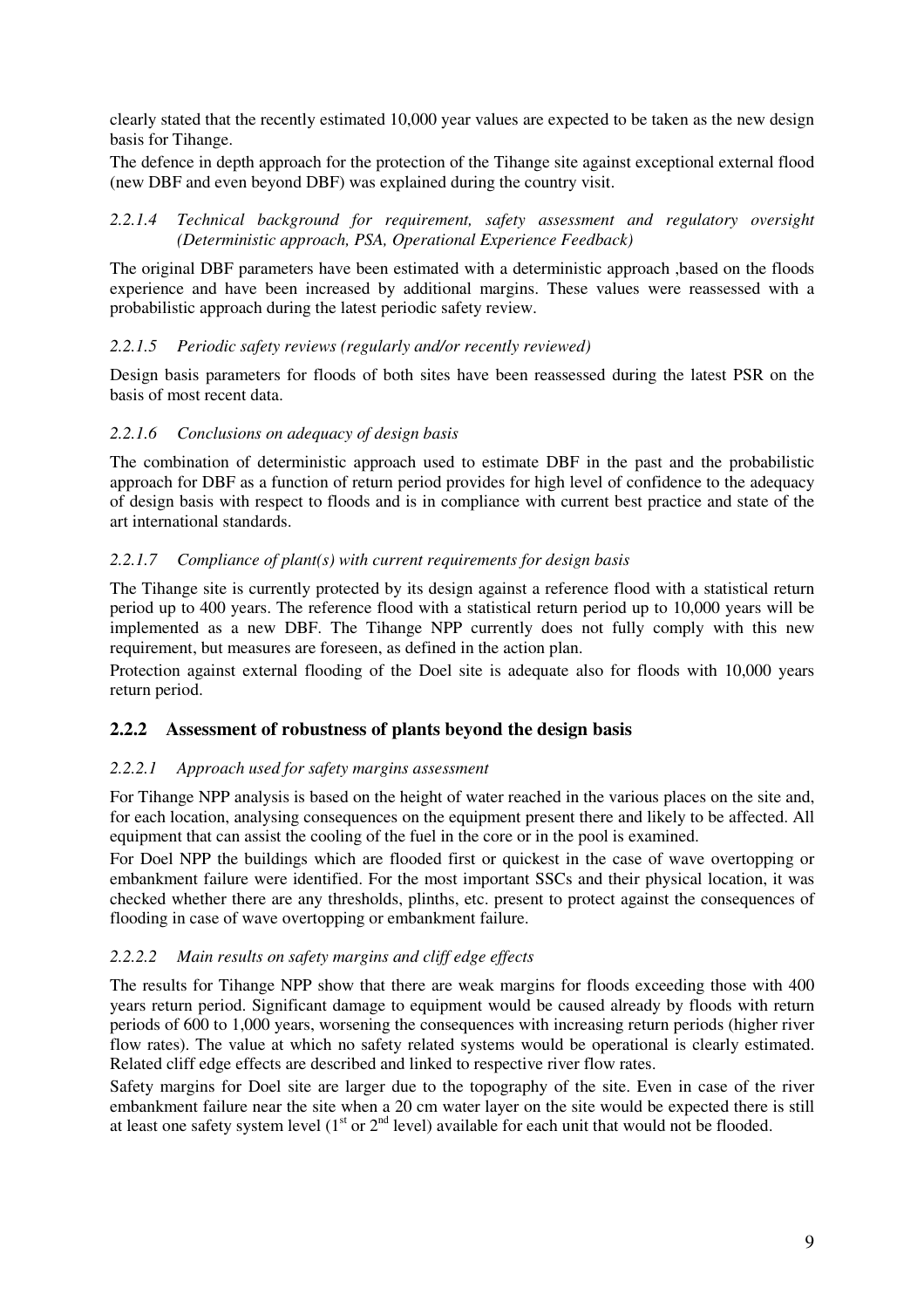#### *2.2.2.3 Strong safety features and areas for safety improvement identified in the process*

The topographical conditions at the Doel site can be regarded as strong design feature. The organizational provisions in place and the relevant safety equipment available create good potential for an adequate response in case of an unexpected beyond design basis floods.

Several areas for safety improvement related to weak points were identified. These include water tightness of buildings, peripheral physical protection of the Tihange site and the reinforcement of the river embankment of the Doel site.

It is recommended to implement all suggested measures for the Tihange site since the analysis shows relatively low protection of the site against flooding. These measures are

- − Peripheral protection of the Tihange site;
- Volumetric protection of safety related buildings;
- Non conventional means:

and associated organizational measures.

#### *2.2.2.4 Possible measures to increase robustness*

Several possible measures are envisaged with the aim to create several lines of defence against external flooding. These correspond to identified weak points and include design modifications as well as procedural and organizational improvements.

During the country visit the draft action plan prepared by the licensee was presented, including changes relevant to the topic of flooding. This plan has been submitted to the regulator for review.

#### *2.2.2.5 Measures (including further studies) already decided or implemented by operators and/or required for follow-up by regulators*

There are several measures worked out in the report to improve the robustness of Belgian NPPs against external flooding. The scope and nature of proposed improvements provides protection against even extreme floods potentially occurring with extremely low probabilities.

#### **2.2.3 Peer review conclusions and recommendations specific to this area**

The issue of protection against external flood is obviously more relevant for the Tihange site. Taking into account the relatively weak safety margins and the reconsideration of DBF values, it is recommended that the national regulator should focus on the implementation of all safety improvements proposed by the licensee, as well as those prescribed by the regulator.

Regarding the Doel site, it is recommended that the national regulator monitor the implementation of the measures proposed in the action plan.

# **2.3 Description of present situation of plants in country with respect to extreme weather**

#### **2.3.1 Design Basis for Extreme Weather Conditions**

#### *2.3.1.1 Regulatory basis for safety assessment and regulatory oversight (national requirements, international standards, licensing basis already used by another country,…)*

No specific references or information is provided in the BE-NR regarding the regulatory basis for safety assessment in this area. It has been presented during the topical peer review that Belgium generally tends to follow US NRC standards and guides. For Belgian NPPs, US NRC regulations are followed to the extent possible and identified in the Safety Analysis Report (SAR). In the SAR, the applicable rules and reference rules (including 10 CFR 100, Regulatory Guides, etc.) are indicated and all deviations from these rules are identified and explained. Hence, the SAR of each unit contains all regulatory requirements and is legally binding.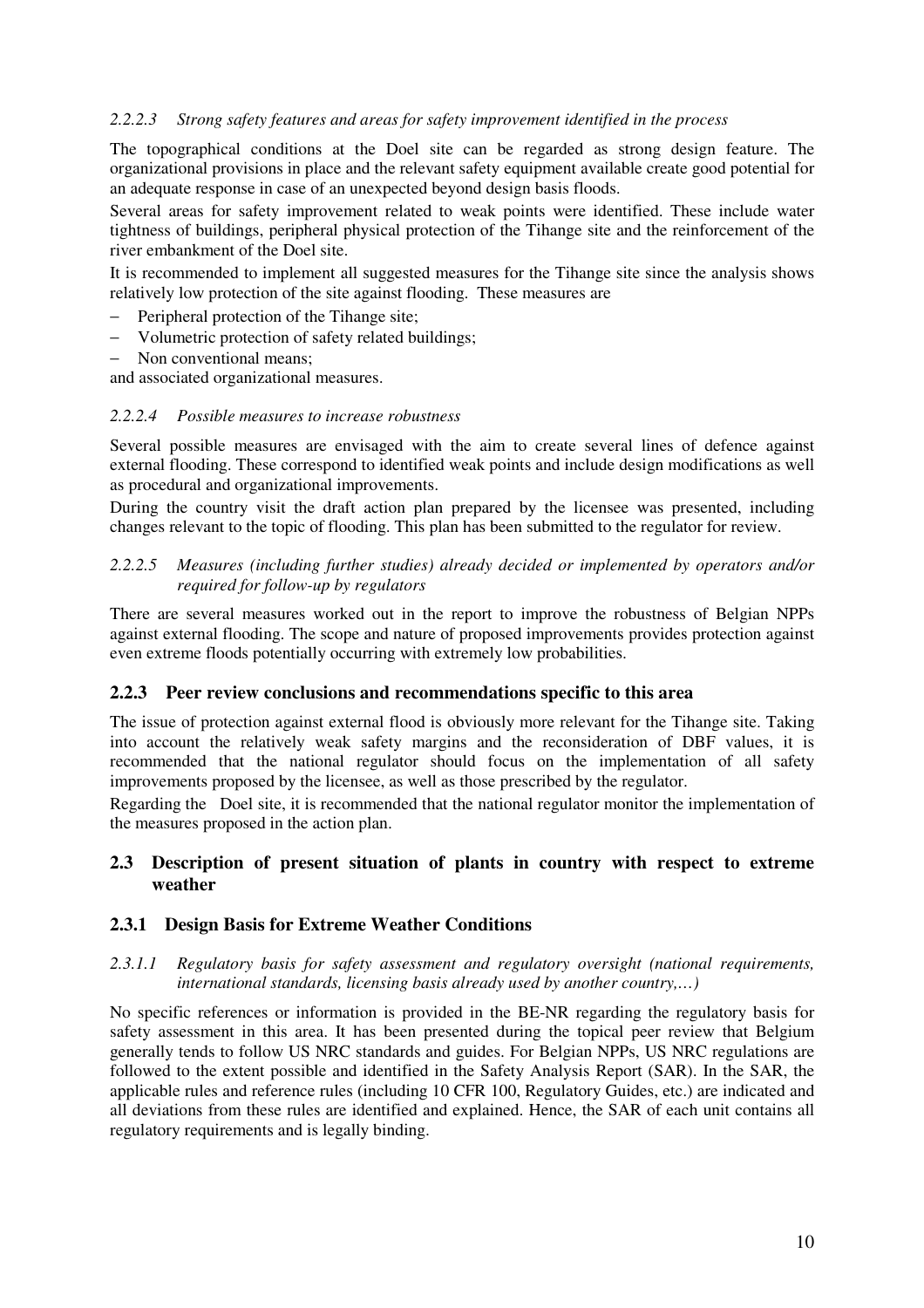# *2.3.1.2 Derivation of extreme weather loads*

Derivation of design parameters for extreme weather loads has been done mainly from observations and recorded historical data. Nevertheless only in limited number of cases (taking into account all analysed weather phenomena and both sites) a clear design basis value is provided. A reference to FSAR is made at certain points. The following weather phenomena are addressed in the report: heavy rainfalls, high winds, tornadoes, lightning, snowfalls, hail and extreme temperatures.

# *2.3.1.3 Main requirements applied to this specific area*

No specific references or information is provided regarding the main requirements applied to this specific area. Nevertheless from some parts of the report and mainly from the regulatory body conclusion can be derived that as contrary to earthquake and flooding regulatory expectations are to satisfy design basis parameters with values corresponding to  $10<sup>2</sup>$  probability.

# *2.3.1.4 Technical background for requirement, safety assessment and regulatory oversight (Deterministic approach, PSA, Operational Experience Feedback)*

Observations and recorded historical data were used. These values were consequently associated with probabilities as values with respective return periods for some of the weather phenomena. Extreme weather temperatures are not addressed in the report at all, but it has been mentioned that this phenomena is analysed in the Final Safety Analysis Report (FSAR).

# *2.3.1.5 Periodic safety reviews (regularly and/or recently reviewed)*

The report indicates that extreme weather conditions were subject to reassessment during previously performed PSRs resulting in confirmation of validity of the original design basis values or implementing modifications if needed. Nevertheless the report does not provide any further details or examples of the design basis (DB) re-evaluation as a result of performed PSRs.

# *2.3.1.6 Conclusions on adequacy of design basis*

The design basis was reviewed by the regulator. Some recommendations for improvement were issued by the regulatory body (e.g., heavy rains, tornados).

# *2.3.1.7 Compliance of plant(s) with current requirements for design basis*

No inconsistency in compliance with current requirements for design basis was indicated.

# **2.3.2 Assessment of robustness of plants beyond the design basis**

# *2.3.2.1 Approach used for safety margins assessment*

There has been no uniform approach observed that would be applied to estimate safety margins for the extreme weather conditions. An exception is the analysis made for tornado effects that includes analysis of three intensities and their impact on relevant equipment.

During the country visit more information was provided on heavy rainfall (sewer capacity), strong winds and snow hazard. Extreme temperatures are reviewed in the framework of the PSRs.

# *2.3.2.2 Main results on safety margins and cliff edge effects*

No general results of safety margins evaluation can be derived from the report from reasons described above (see 2.3.2.1). No cliff edge effects were identified.

#### *2.3.2.3 Strong safety features and areas for safety improvement identified in the process*

Areas for safety improvement correspond to proposed measures to increase robustness listed in the following paragraph (see 2.3.2.4).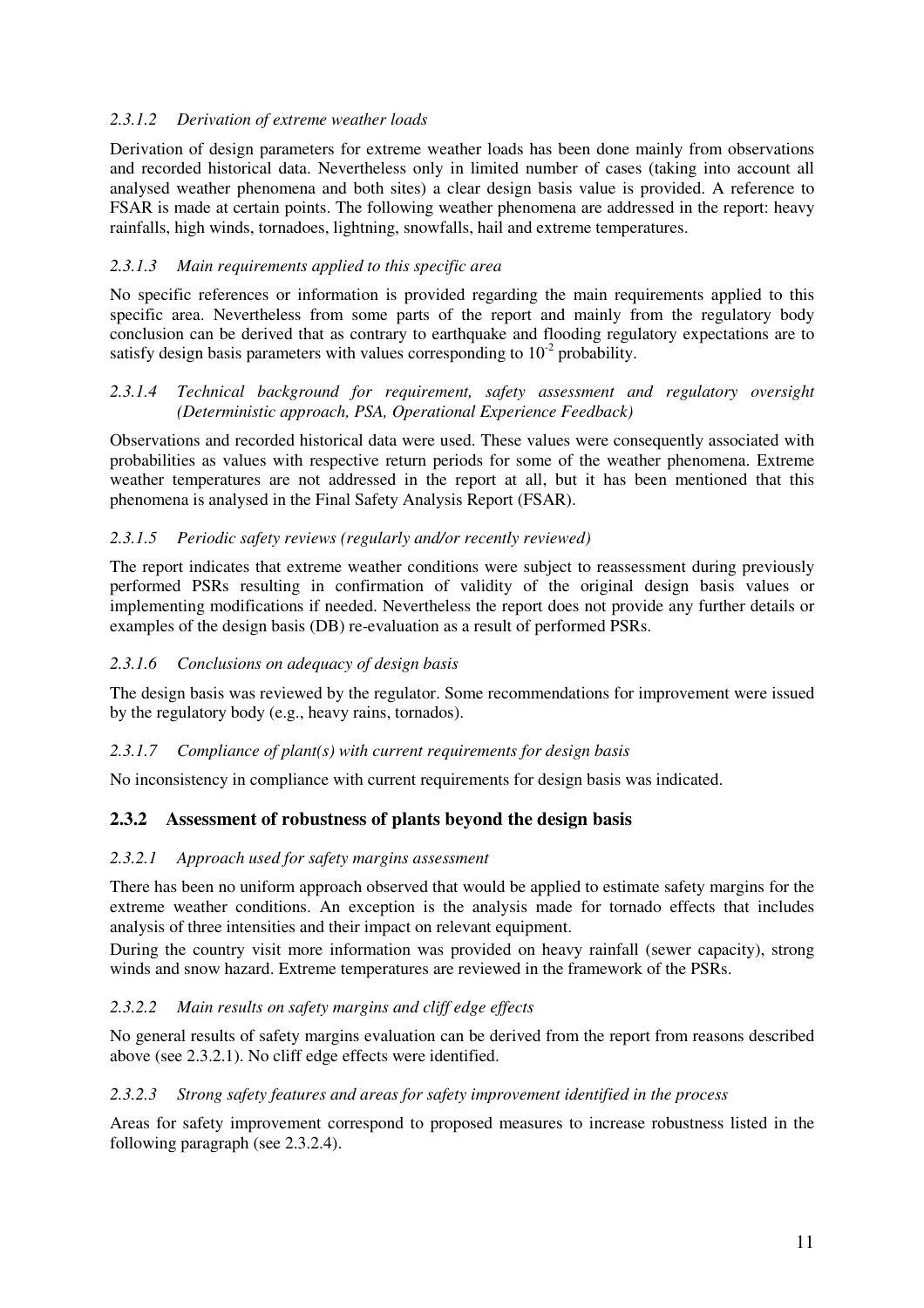# *2.3.2.4 Possible measures to increase robustness*

There were several measures identified to increase robustness of plants against heavy rainfalls, lightning and snowfalls.

During the country visit the draft action plan prepared by the licensee was presented, including changes relevant to the topic of extreme weather. This plan has been submitted to the regulator for review.

*2.3.2.5 Measures (including further studies) already decided or implemented by operators and/or required for follow-up by regulators* 

Apart from the measures decided by the operator that are listed in the previous paragraph (see 2.3.2.4) two additional measures were prescribed by the regulatory body for heavy rainfalls protection and for protection against tornados (for Tihange 1 and Doel 1/2).

# **2.3.3 Peer review conclusions and recommendations specific to this area**

The design parameters for extreme weather conditions are mainly based on historic data and therefore on a return period in the order of 100 years.

The derivation of design basis parameters with 10,000 years return periods is recommended to be considered. Attention should be dedicated also to extreme temperatures.

# **3 PLANT(S) ASSESSMENT RELATIVE TO LOSS OF ELECTRICAL POWER AND LOSS OF ULTIMATE HEAT SINK**

#### **3.1 Description of present situation of plants in country**

# **3.1.1 Regulatory basis for safety assessment and regulatory oversight (national requirements, international standards, licensing basis already used by another country, ,…)**

For Belgian NPPs, US NRC regulations are followed to the extent possible and identified in the Safety Analysis Report (SAR). In the SAR, the applicable rules and reference rules (including 10 CFR, Regulatory Guides, etc.) are indicated and all deviations from these rules are identified and explained. Hence, the SAR of each unit contains all regulatory requirements and is legally binding.

Recently, the Belgian legislation has been improved to account for the WENRA Reference Levels and the European Union Directive 2009/71/Euratom of 25 June 2009. In this order, the Royal Decree on Safety Requirements for Nuclear Installations was published in 30 November 2011 and will be implemented this year.

#### **3.1.2 Main requirements applied to this specific area**

The basic safety principles, such as defence in depth, redundancy of important safety equipment, their physical or geographic separation (however this principle is not fully implemented in the Doel 1/2 units), as well as their diversification, were applied from the design phase, and upgrades were performed on the earliest units to enhance their robustness when faced with scenarios not considered originally. Some structural reinforcements were also implemented, where appropriate.

The general requirements used by Belgian regulatory body for electrical supply systems are contained in the US NRC regulations "General Design Criteria (GDC), Appendix A to 10 CFR Part 50", in particular, GDC 17, 18, while the specific requirements are those contained in the following Regulatory Guides: RG 1.9 (design and qualification, testing of diesel generators), RG 1.32 (Class 1E electric systems), RG 1.75 (Independence) and associated IEEE standards, and the NUREG 800 Standard Review Plan (SRP) Chapter 8 (Electrical systems).

With respect to the ultimate heat sink, Belgian regulatory body uses the requirements of the following US NRC documents: GDC 44, 45; RG 1.13, RG 1.27, SRP 9.1.3, SRP 9.2.5.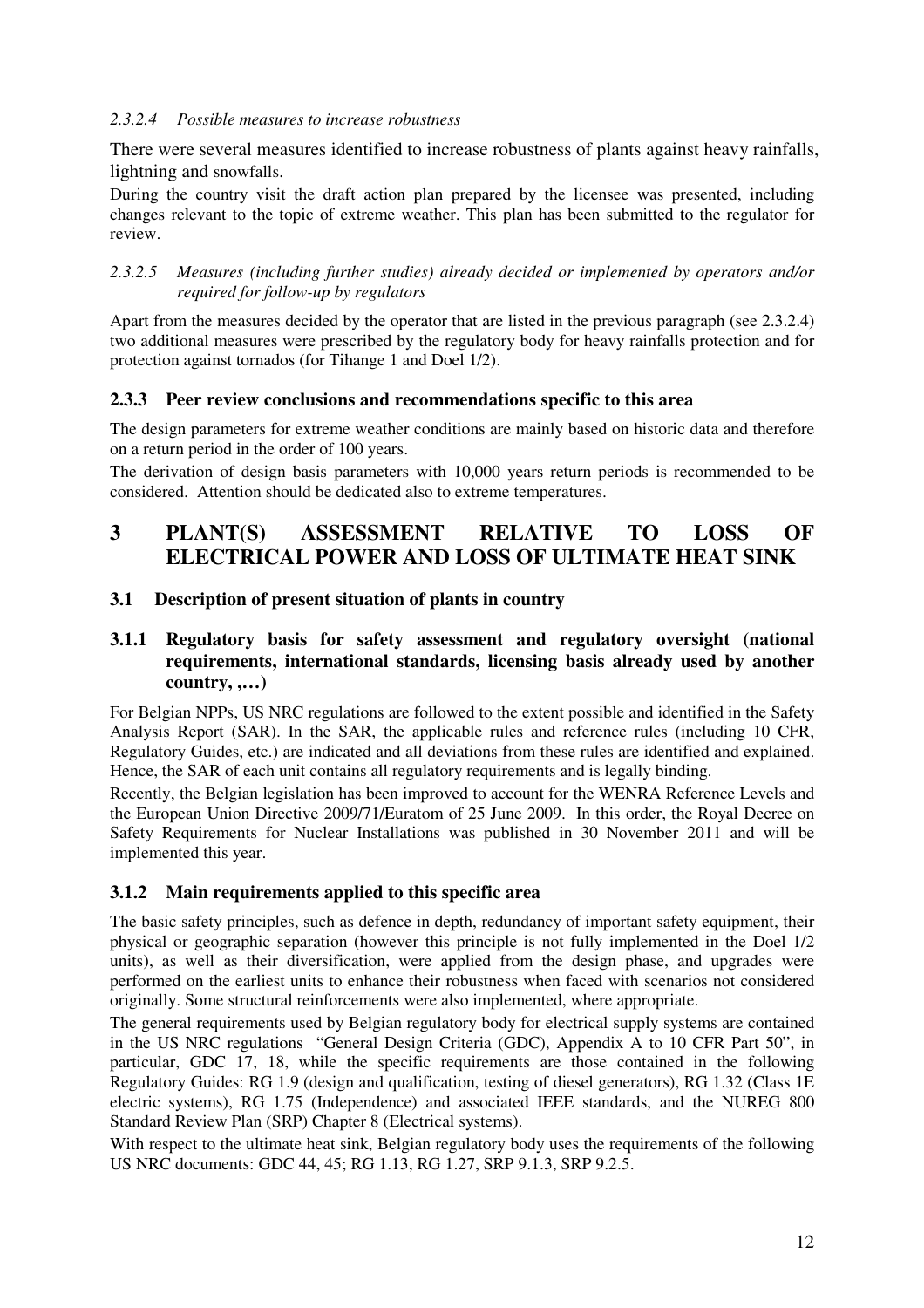According to the above mentioned regulations, all the units have two independent offsite power supplies.

The Belgian plants have two levels of safety systems: the first level safety systems are designed to cope with accidents of internal origin (e.g., loss of coolant accident (LOCA), steam line break (SLB), feed water line break (FWLB)), and the second level to cope with external hazards.

Concerning the second level of protection, the safety principles and rules to be applied were defined following the authorization orders for the most recent units. For the oldest units (Tihange 1 and Doel 1/2), the safety requirements were discussed and specified in agreement with the safety authorities during the first periodic safety review.

During each PSR, the new regulations published within the last 10 years are examined and new reference rules are identified in order to apply to the Belgian NPPs. For specific projects the last version of the regulation is taken into consideration and applied if needed (e.g., new diesels installed in Doel 1/2).

# **3.1.3 Technical background for requirement, safety assessment and regulatory oversight (Deterministic approach, PSA, Operational Experience Feedback)**

In section 5.7 of the BE-NR it is specified that the different scenarios analyzed to comply with the stress tests requirements (i.e. loss of power, loss of heat sinks and combinations of these events) either are part of the initial design basis, or were reassessed during the first periodic safety review, or are "beyond design basis" scenarios.

The scenarios of "Loss of offsite power (LOOP)" and "Loss of primary ultimate heat sink (UHS)" are part of the initial design basis of all the Belgian units. The scenario "Loss of primary UHS, LOOP and earthquake DBE" is part of the initial design for all the Belgian units except for the Doel 1/2 units.

For the four most recent units (Tihange 2&3 and Doel 3&4), the scenarios "Station Black out (SBO)" and "Loss of primary UHS and SBO" are also considered in the initial design basis of these units. A second level of protection called the "Bunker" allows facing these situations. For the oldest units (Tihange 1 and Doel 1/2), the scenarios "Station Black out (SBO)" and "Loss of primary UHS and SBO", "Loss of primary UHS, LOOP and earthquake DBE" (only for Doel 1/2 because of the DBE aspects) were not taken into account during the initial design. Based on conclusions of the first periodic safety review of these units, a new building with a second level of protection was added for the cooling sources and the electrical power supply, called SUR (emergency system) for Tihange 1 and GNS (emergency systems building) for Doel 1/2, which is able to cope with the mentioned scenarios.

The scenarios "Total SBO", "Loss of primary and alternate UHS", "Loss of primary UHS and total SBO" are considered as beyond design situations for all the Belgian units.

# **3.1.4 Periodic safety reviews (regularly and/or recently reviewed)**

Ten-yearly periodic safety review is performed for each Belgian unit. Based on PSR, plant modifications have been made, such as the implementation of the second level of safety systems at the Doel 1/2 and Tihange 1 plant units. Nevertheless, some issues identified during the last PSR are not addressed yet. In the light of the Fukushima event, the regulator has requested to speed up implementation of corrective measures based on the last PSR.

# **3.1.5 Compliance of plants with current requirements**

Based on the assessment of the licensee's reports and the supporting documents, the subsequent technical meetings and the on-site inspections, the regulatory body considers that the resulting action plan is adequate. However, the Belgian regulatory body has identified additional demands and recommendations to further improve the robustness of all the Belgian units, as presented in Sections 3.2.4 and 3.2.5 below.

Based on the reassessments performed in the wake of the Fukushima accident Belgian regulatory body considers that in all scenarios considered, the essential safety functions are preserved.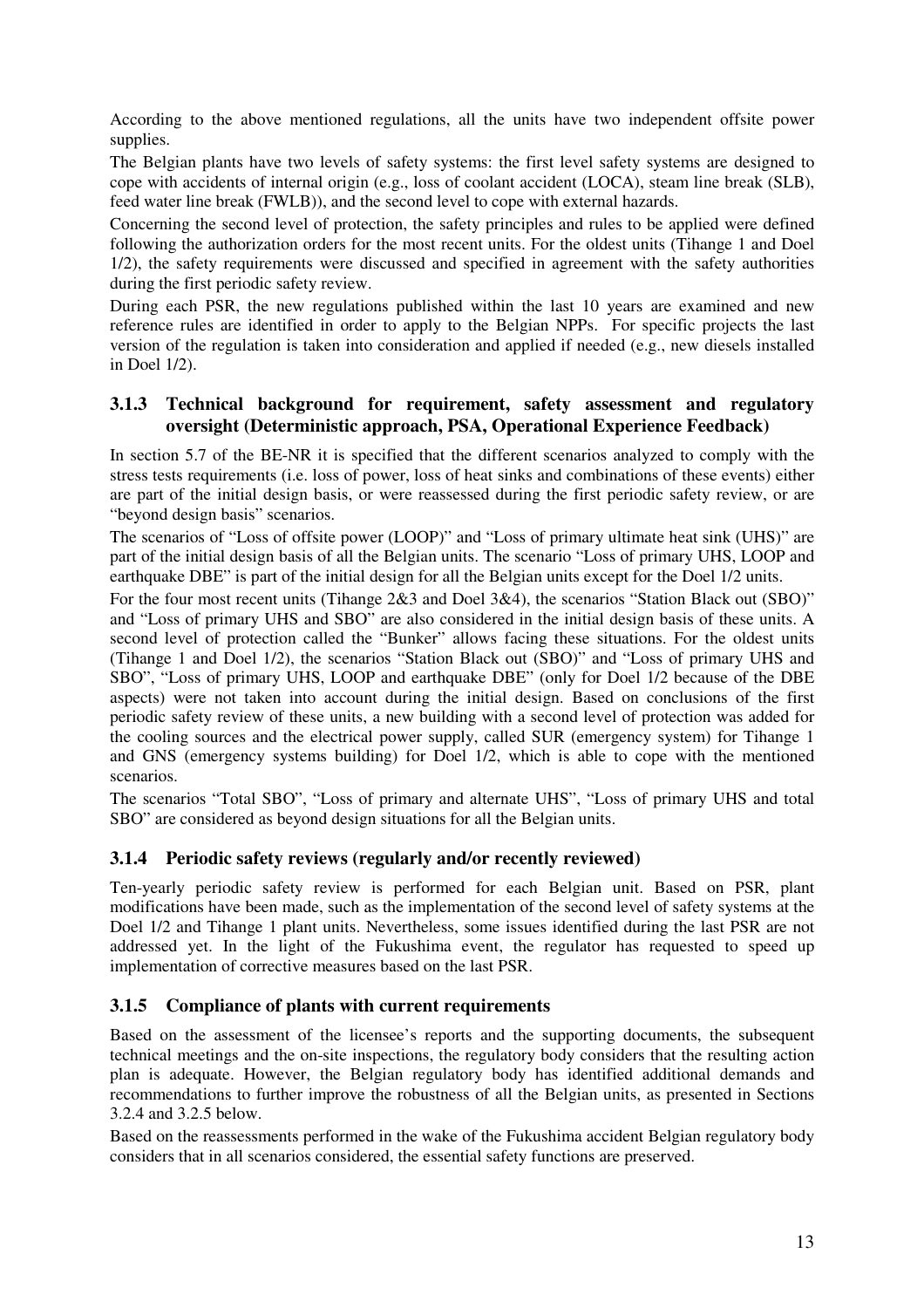# **3.2 Assessment of the robustness of plants**

## **3.2.1 Approach used for safety margins assessment**

The general approach adopted in assessing the safety margins with respect to the loss of electrical power and loss of heat sink is firstly to describe the relevant systems available together with the associated level of redundancy and diversity of equipment. Secondly, the systems that can compensate the loss described in the scenario analyzed are presented. Thirdly, a short description of the scenario is provided, and the response of each unit, according to the specific design provisions and the reactor state in the moment of the event.

Three different initial states of the unit are considered:

- Steam Generators (SGs) available: the primary circuit is closed which allows the use of the SGs to cool the reactor core;
- − open primary system: the reactor coolant system is open (during outage) and the SGs are not available to cool the fuel which is still in the open reactor vessel;
- − core in the Spent Fuel Pool (SFP): the unit is in outage and all the fuel is removed from the core and placed into the SFP.

Data related to the autonomy of the unit, in each case analyzed, are also presented in the BE-NR and established the times by which different equipment are expected to be available to perform the various safety functions. The autonomy of diesel generators has been established based on the licensee's calculations. Depletion of the water tanks and the time of fuel failure (considered at the fuel uncovering moment) were established based on calculations, operating experience and expert judgment, too). Specific analyses were performed for accidents evaluated in SAR (design bases accidents), and for the beyond design basis accidents both calculations and engineering judgment were used in the assessment process.

#### **3.2.1.1 Loss of off-site power (LOOP)**

# **Design provisions for AC power supply**

All the Belgian plant units have at least two independent off-site power supplies of very high voltage and high voltage. In case of a failed switch to house load operation and loss of all off-site connections, all units have internal safety power supply sources, back-up diesel electricity generators organized in two levels of protection.

The first level of protection to cope with design basis accidents of internal origin (e.g., loss of coolant accident, steam line break, feed water line break) consists of:

- − Tihange 1: 2 DGs (2 x 100%), DBE resistant,
- − Doel 1/2 (twin units): 4 DGs shared by both units, non DBE resistant, supplying all needed specific and shared safety equipment taken into account at least a Single Failure,
- Tihange 2&3, Doel 3&4: 3 DGs (which each supply power to one of the 3 first level safety trains), DBE resistant; 2 DGs are sufficient taking into account at least a Single Failure,
- If one diesel fails or is unavailable, one spare back-up diesel can be manually connected to Tihange 1, 2 and 3 (1 for the site); 1 for Doel 3 and 4; and 1 for to Doel 1/2 (will be provided, by the middle of 2012).

The second level of protection (including power supplies, control rooms, water supplies, compressed air for instrumentation and control (I&C), primary pumps seals injection, SG feedwater) that is entirely independent of the first level of protection:

- Tihange 1 : SUR systems
	- o one emergency turbo alternator (GUS), powered by steam from the SGs,
	- o one air-cooled emergency diesel generator (DUR),
- − Doel 1/2: (GNS systems): one air-cooled DG per unit, shared by units,
- Tihange 2&3, Doel 3&4: 3 DGs (which each supply power to one of the 3 second level emergency trains) in each plant unit, independent of the primary UHS.

The autonomy time depends on the event considered, since some of the fuel tanks are not seismically qualified and not credited in case the loss of power is caused by an earthquake. The autonomy varies between 3.5 days (at Tihange 1- for each diesel generator) to a few weeks (7 days for Tihange 2&3 in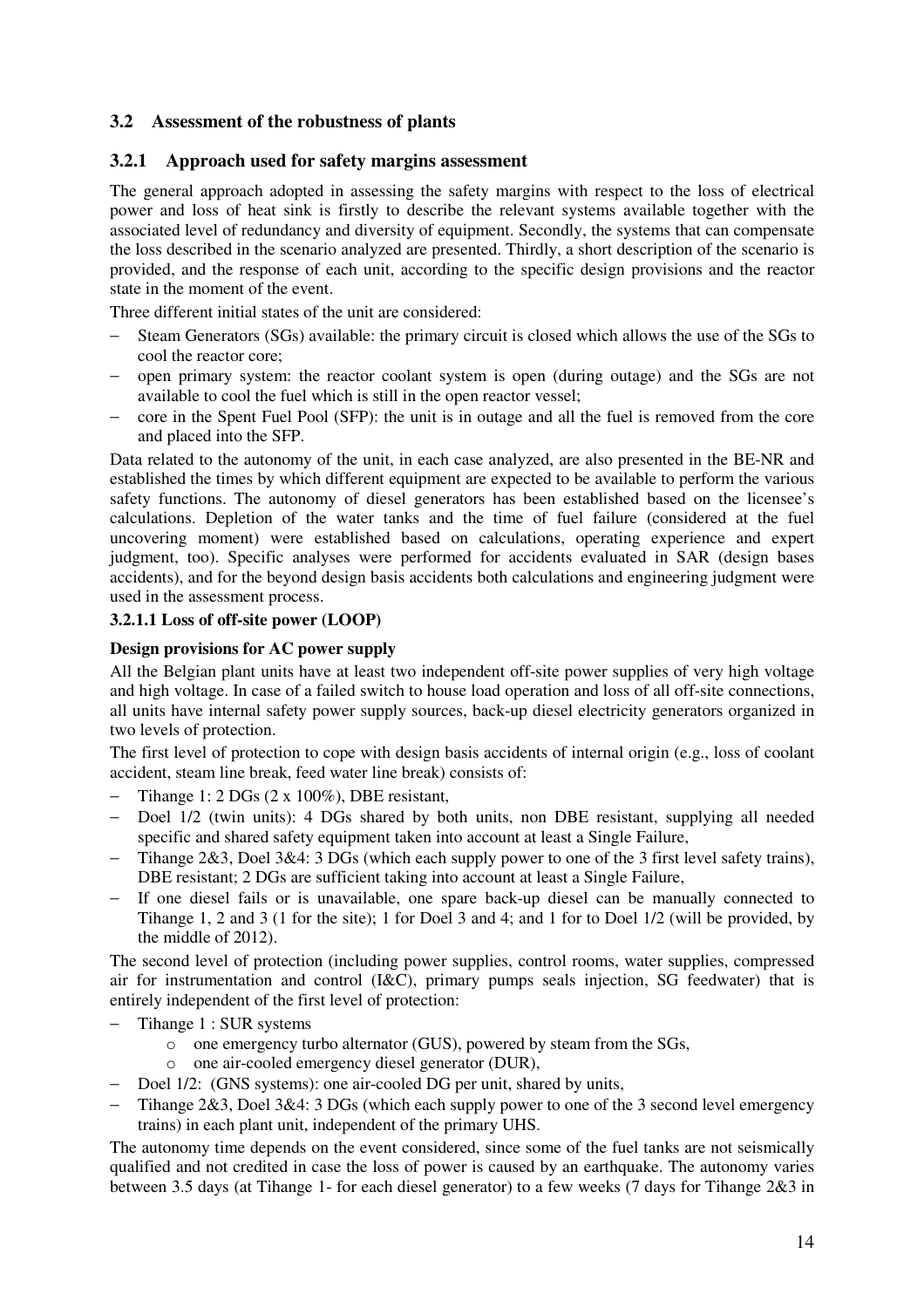all scenarios considered). The capacity of the DUR diesel fuel tank (container holding 500 litre in the Tihange 1 emergency building (BUR), which is a second level, seismic qualified fuel tank, provides autonomy of 7.5 hours only. Manual diesel fuel transfer achieved by gravity from the auxiliary steam system (CVA) B01Hc tank (500  $m<sup>3</sup>$ , not DBE qualified) is possible and can increase autonomy to more than 200 days.

# **Loss of Off-site Power (LOOP) - description of the event**

Automatic actions following LOOP ensure the protection of the reactor and the evacuation of the residual heat: shutdown of the reactor, start-up of the auxiliary feedwater supply and cooling through the SGs.

Design provisions are that the LOOP is covered by the design basis of the all units (first level of protection), with autonomy of the first level DGs of more than 72 hours.

For the feedwater supply, there are two motor-driven pumps and a turbo pump (which does not need electricity); for the other safety functions, emergency power supply is necessary. In case of an earthquake, the first level diesel generators (DBE resistant) would not be degraded (except presently in Doel 1/2, but in the near future – mid 2012 the new replacement diesels will be DBE resistant as well).

# **3.2.1.2 Station blackout (SBO) scenarios**

# **Station Black-Out event**

The "Station Black-out" scenario considers the loss of off-site power and loss of the ordinary back-up AC power sources. The situation with the core in the reactor pressure vessel is part of the design of all units. In this situation, the diesel generators of the second level emergency systems will ensure that the safety functions are fulfilled. These emergency diesel generators and the systems they power are protected against external hazards, where the autonomy of the units in this case, considering that all units on a site are affected is: at least 72 hours for Tihange 1 and one week for Tihange 2&3, 5 days for Doel 1/2 and 10 days for Doel 3&4. At Tihange 1, there is also a turbo-alternator (GUS), which can supply AC if the SGs can be used to provide steam to power it.

The batteries of the first level safety systems may still be relied on. The batteries of the first level systems are able to ensure power for the instrumentation and control for some time which period vary between 4 to 16 hours at Doel 1/2, between 3 to 27 hours at Doel 3&4, and between 4 to 17 hours in the Tihange units, and it can be extended by loads shedding.

Other additional means to ensure the reactor cooling function can be also used, as the auxiliary feedwater (AF) turbo pumps for feeding the SGs.

#### **Total Station Black-out event**

This scenario considers the loss of all alternating current (AC) sources of electric power, external or internal, first-level and second-level. This scenario was not studied in the design basis of the Belgian units .

In this situation, only those systems that do not need AC power supply remain operable. These include batteries, turbo pumps and water reserves that can be moved by gravity or by non-conventional means. The batteries of both the first and second level safety systems can be relied on and Tihange units, the first-level batteries have the minimum capacity of 3 h (in practice 4 - 17 hrs) and the second-level batteries have an estimated capacity of  $\overline{7}$  hrs. At Doel units 1&2, both the first and second-level batteries have the capacity of 4 - 16 hrs, and at Doel units 3&4, 3 - 27 hrs. This scenario is managed to a large extent by the use of "Non-Conventional Means" (NCM) equipment. Three situations have been analyzed: SGs available, primary circuit open, and core in the SFP.

# **3.2.1.3 Loss of Ultimate heat sinks (UHS)**

#### **Heat sinks description**

# Site of Tihange:

The primary UHS is Meuse River. Units 2&3 have also emergency water intakes in the Meuse River (in case of slow drop of the Meuse level and during the very dry periods). All systems are DBE resistant. Autonomy of the primary UHS is unlimited.

The alternate UHS (the alternate UHS is used when the primary UHS is lost) are groundwater wells (second level of protection) (DBE) and new groundwater wells found in the site independent of the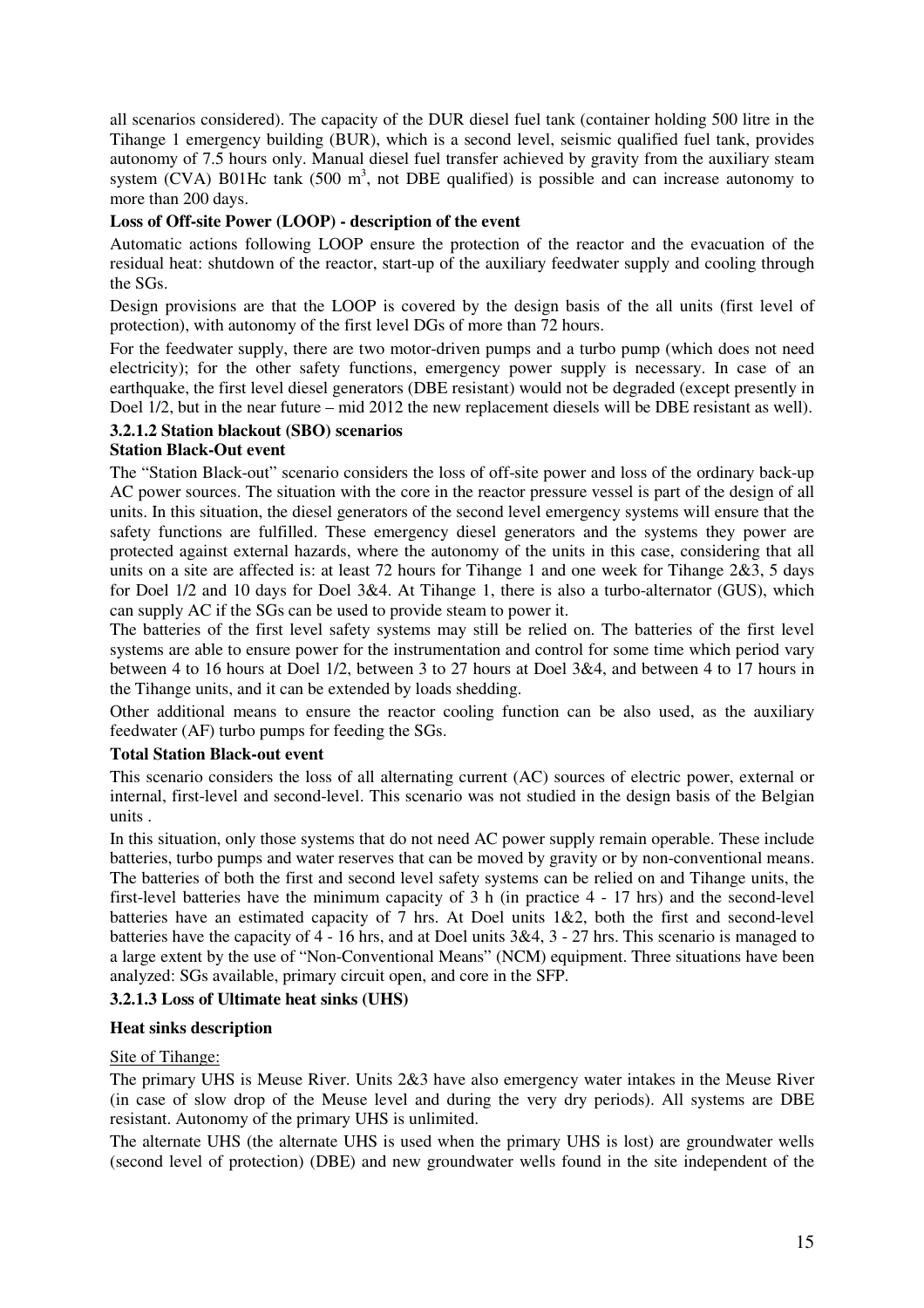existing groundwater wells. The autonomy of the existing groundwater wells is 30 days when one unit of the site is affected by the loss of the primary UHS.

# Site of Doel:

The primary UHS is Scheldt River. No emergency water intakes are provided for this site. The autonomy of the primary UHS at Doel is unlimited.

In this case, the alternate UHSs (two alternate heat sinks) are the cooling towers, and as second level of protection, also the emergency cooling ponds (LU-ponds) for units Doel 3 and 4. For twin units Doel 1/2: the GNS building (constructed after the first PSR) with air coolers (SFP cooling and emergency cooling (EC) residual heat removal). The autonomy of the alternate UHS is 12 hours for the cooling towers and at least 26 days for the LU-ponds when one unit of the site is affected by the loss of the primary UHS.

# **Loss of primary UHS event**

This event has been analyzed considering either only one unit in the site affected (case by case) or considering all units affected. Different initial states of the units have been also considered at the initiation of the event: SGs are available, primary system open, core in the pool.

#### Tihange NPP:

The worst case, loss of heat sink in the three units, is considered to be the limiting case and autonomy is then at least 30 days for Tihange 1 (by the groundwater) and unlimited for Tihange 2 and 3 (if the deep river water intakes are available). If the deep river water intakes are all lost, the three units would be resupplied from the groundwater table. Autonomy is then three weeks.

If Tihange 3 is one of the units affected by a total loss of river water, the pool in the DE building is no longer cooled by the conventional systems. To limit groundwater consumption, the cooling will then be achieved by water make-up provided by the various NCMs present on site. They can be deployed within few hours, and this is long before damage of the fuel assemblies start, which is more than by 20 days.

#### Doel NPP:

There are two separated water intakes for Doel 1/2 and for Doel 3&4 respectively. There is possibility to pump water from Doel 1/2 to Doel 3&4. This alignment requires local manual actions and takes few hours.

In the case of the loss of the primary ultimate heat sink at Doel 1/2, the cooling of the component cooling circuit is assured by the raw water system (RW) where refilling is assured automatically during approximately 12 hours by gravity from the TW- and RW- tanks. Manual actions are needed for the other refilling options (e.g. from the LU-ponds -  $3 \times 30000 \text{ m}^3$  at Doel  $3\&4$ ).

In each unit the cooling water is pumped up from the corresponding LU-pond. The autonomy of these units is of a few weeks.

If the entire site is affected and the water reserves of Doel 1/2 become exhausted, then Doel 3&4 has to share the LU-ponds with Doel 1/2. The water reserve in the ponds is sufficient to provide Doel 1/2 with water as well.

#### **Loss of the primary ultimate heat sink and alternate ultimate heat sink(s)**

# Tihange NPP:

The simultaneous loss of primary and alternate ultimate heat sink is not part of the design bases of Tihange units. However, the plant has emergency means and sufficient autonomy to manage this type of accident compatible with the time for deployment of non-conventional means from outside the site in addition of those available on site. In the analysis of this scenario it was assumed that each unit uses its own reserves of water and equipment. In case of an accident affecting less than three units, transfers of water are always possible, after connection of one unit to the other units in order to increase the autonomy of the affected unit(s).

Given the loss of all heat sinks, the cliff edge effect occurs upon the loss of water for the SG cooling (after approximately 1.5 days at Tihange 1, at least 3.5 days in Tihange 2, and 5 days in Tihange 3, with SGs available). The "feed and bleed" of the secondary side is used for the cooling of the primary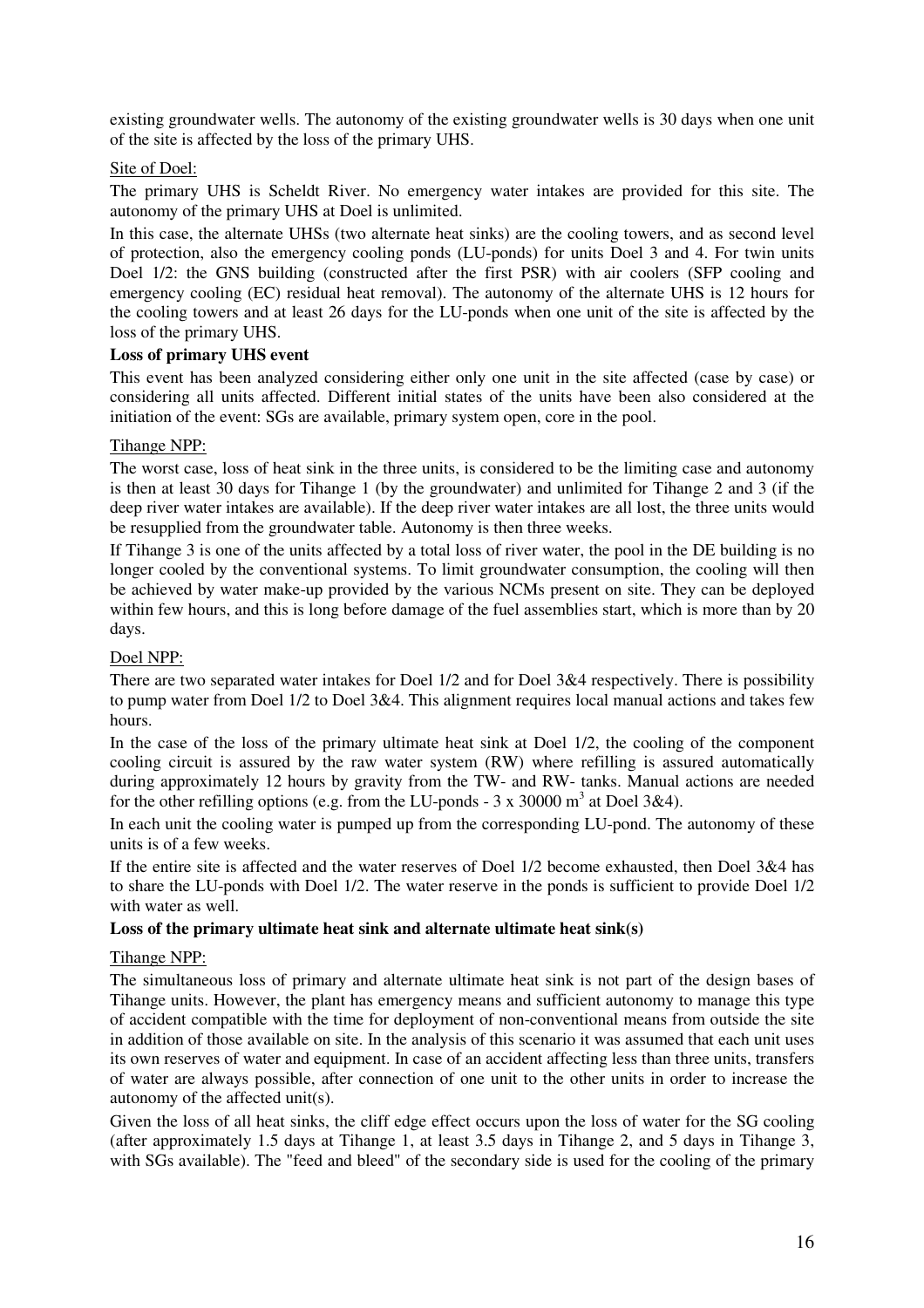system. It is also possible to add make-up water into the SGs by using non-conventional means. By the application of NCM, this cliff edge effect can be avoided.

In the spent fuel evaporation starts approximately 8 hours after the loss of the normal cooling systems. Non-conventional means may be deployed to ensure a water make-up in a few hours, that is, well before the assemblies begin to uncover which occurs at least 2 days in Tihange 2, 3 days in Tihange 3 and 4 days in Tihange 1, after loss of normal cooling (fuel transfer tube closed). If several units are affected at the same time, there will be no additional constraints since, in the short term, as each unit uses its own means and reserves.

# Doel NPP:

At Doel 1/2 and Doel 3&4 two alternate ultimate heat sinks are available. The loss of both systems simultaneously is not a part of the design basis. However, cooling of the nuclear fuel and maintaining the sub-criticality can still be guaranteed.

The reactors are cooled by the first and second level systems via the SGs. In this scenario the (selfcooled) AFW-pumps (2 motor pumps & 1 turbo pump) are available to feed the steam generators (with SGs available). The water reserves at the Doel site give the autonomy of more than ten days per unit for Doel 1/2 and 2 weeks for Doel 3&4 .

# **3.2.1.4 Loss of primary UHS combined with SBO**

# **Loss of the primary ultimate heat sink combined with a total Station Black-out**

#### Tihange NPP:

Such a scenario is not part of the design bases of Tihange units. The units still have water from the groundwater or deep water intakes but can no longer use it due to lack of electric power.

#### Doel NPP:

In the event of a total station black-out, the CW-pumps of Doel 1/2 and the make-up pumps of the RNcooling towers of Doel 3&4 will not be powered. For that reason a total SBO automatically implies the loss of the primary ultimate heat sink.

The conclusions of the scenario "LOOP and loss of all onsite back-up power (total SBO)" therefore remain valid also in this scenario both for Tihange and Doel NPPs (Section 3.2.1.2).

# **Loss of the primary UHS combined with the LOOP and Design Basis Earthquake**

This scenario is not specified in the ENSREG specification, but it is a potential consequence of a DBE. It is a part of the plants' design basis and all units can manage it with autonomy times of at least 3.5 days. The scenario is based on consideration, that after DBE the external electricity grid and the primary UHS are lost.

# **3.2.2 Main results on safety margins and cliff edge effects**

The most critical scenarios analyzed are the cases of "Total SBO", "Loss of primary UHS and total SBO" and "Loss of primary and alternate UHSs" when the primary circuit is open, during the reduced inventory phase, as in these cases the water in the reactor will start to boil within an interval of 0.5 (mid-loop operation) to 1 hour.

The following conclusions related to safety margins and cliff edge effects resulted from the analyzed scenarios:

# **Loss of electrical power supply**

# **Loss of Off-site Power:**

For any of the Belgian NPP units, the LOOP doesn't lead to the nuclear fuel failure, in reactors or in the SFPs, as sufficient alternative power sources are available on the site.

#### **Station Black-out:**

The assessment of the SBO scenario revealed that all units can cope with the event. No cliff edge effects were identified for this scenario. Some modifications regarding the situation with the core in the SFP are foreseen for Tihange 1: SUR procedures to provide make-up and steam evacuation.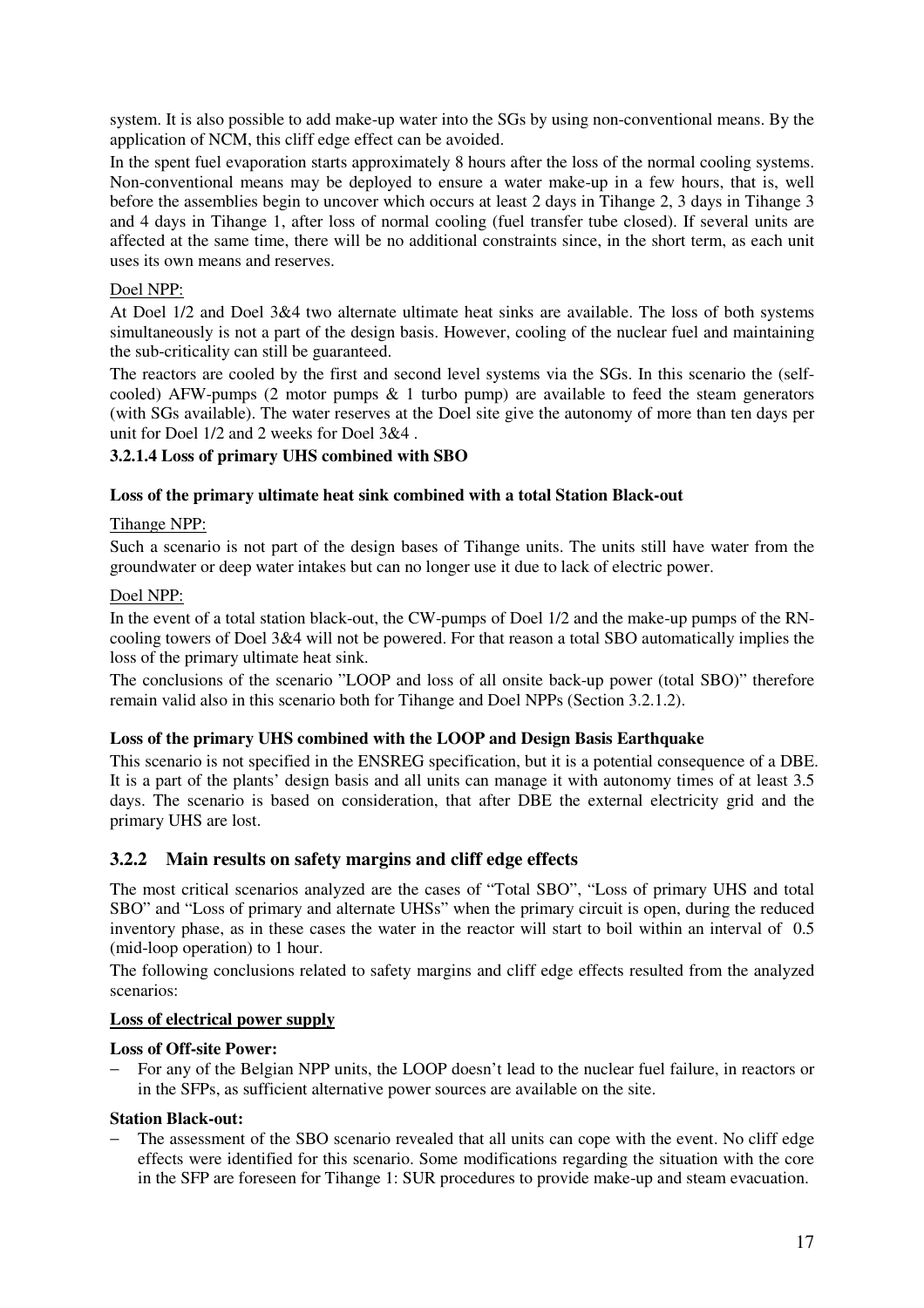# **The total SBO:**

- If the steam-generators are available: The cliff edge occurs when the AFW tank is exhausted, which takes place between 3 and 23 hours depending on the plant unit. The time can be extended, if non-conventional means such as fire water diesel pumps can be used to supply water to the feedwater tanks. If the primary pump seal injection pumps can not be powered from any AC source, an insufficient cooling of the seals of the primary circuit pumps could lead, in the short term, to limited primary leakages.
- If the primary circuit is open, the water in the primary circuit will start to boil within  $30 60$  min, in the worst-case scenario being the mid-loop or reduced inventory phase. Manual local actions are needed to ensure water make-up in the primary system (what would take some 45 minutes) and to prevent containment pressurization, which would block the gravity feed possibilities from the spent fuel pool loop system (CTP) / refuelling water storage tank (RWST) and might lead to reaching the containment failure pressure (in Doel in approx. 3 days) – if no actions are taken. At Tihange 3, gravity feed is not possible and fuel failure would occur after 3 hours - if no actions to replenish the primary circuit are taken (deployment of the NCM for this purpose is envisaged there). At other units, the gravity feed can delay the onset of fuel failures from 8 hours (Tihange 2) to several days (Doel units). Additional strategies for managing this situation are under consideration.
- The situation with the core in the SFP allows for a grace period of several days to organize watermake up, and no cliff edges are foreseen.

# **Loss of UHS:**

#### **Loss of primary UHS:**

- − There are no cliff edge effects in case of the loss of primary UHS in Tihange 1, 2, and 3. This event is managed by use of the groundwater system after manual realignment in Tihange 1 and automatic realignment in Tihange 2, 3 or by use of the deep water intakes in Tihange 2, 3. The autonomy is 30 days when one unit of the site is affected by the loss of the primary UHS. When all units of the site are affected the autonomy depends on the availability of the emergency water intakes. If those are available, Tihange 1 has an autonomy of 30 days and Tihange 2 and 3 have an unlimited autonomy. If those are not available, the autonomy is 3 weeks for all units.
- − Conclusion for Doel 1/2 for every considered scenario: there are no cliff edge effects for this scenario. There is sufficient water supply available at Doel 1/2 for refilling the RW-cooling towers. Furthermore refilling from the LU-ponds  $(3x30000 \text{ m}^3)$  is available at Doel3&4. Cooling of the SFP is assured by the second level systems, if the operational cooling system becomes unavailable in addition to the primary ultimate heat sink.
- − Conclusion for Doel 3&4 for every considered scenario: There are no cliff edge effects for this scenario. The LU-ponds contain sufficient amount of water to ensure the autonomy of at least 26 days.

# **Loss of primary UHS and alternate UHSs**

- − At Tihange units:
	- If the steam generators are available, the cliff edge effect occurs upon loss of water for the steam generator cooling (after approximately 1.5 days at Tihange 1, at least 3.5 days in Tihange 2, and 5 days in Tihange 3).
	- In case the primary system is open, the cliff edge effect occurs when all the borated water tanks (which supply make-up water to the primary system) are empty. In this case the refueling water storage tank (B01Bi) at Tihange 1 and the CTP tanks at Tihange 2&3 give autonomy well beyond 72 hours. If no make-up water is added, the reactor water starts to boil. The reactor building is in this case sealed and the pressure inside the reactor building will start to increase and can reach the failure containment pressure after 3 to 4 days, if nothing is done for the pressure control.
	- In the spent fuel pool, evaporation starts approximately 8 hours after the loss of the normal cooling systems, if no make-up water is added.
- − At Doel units:
	- If the steam generators are available, there are no cliff edge effects.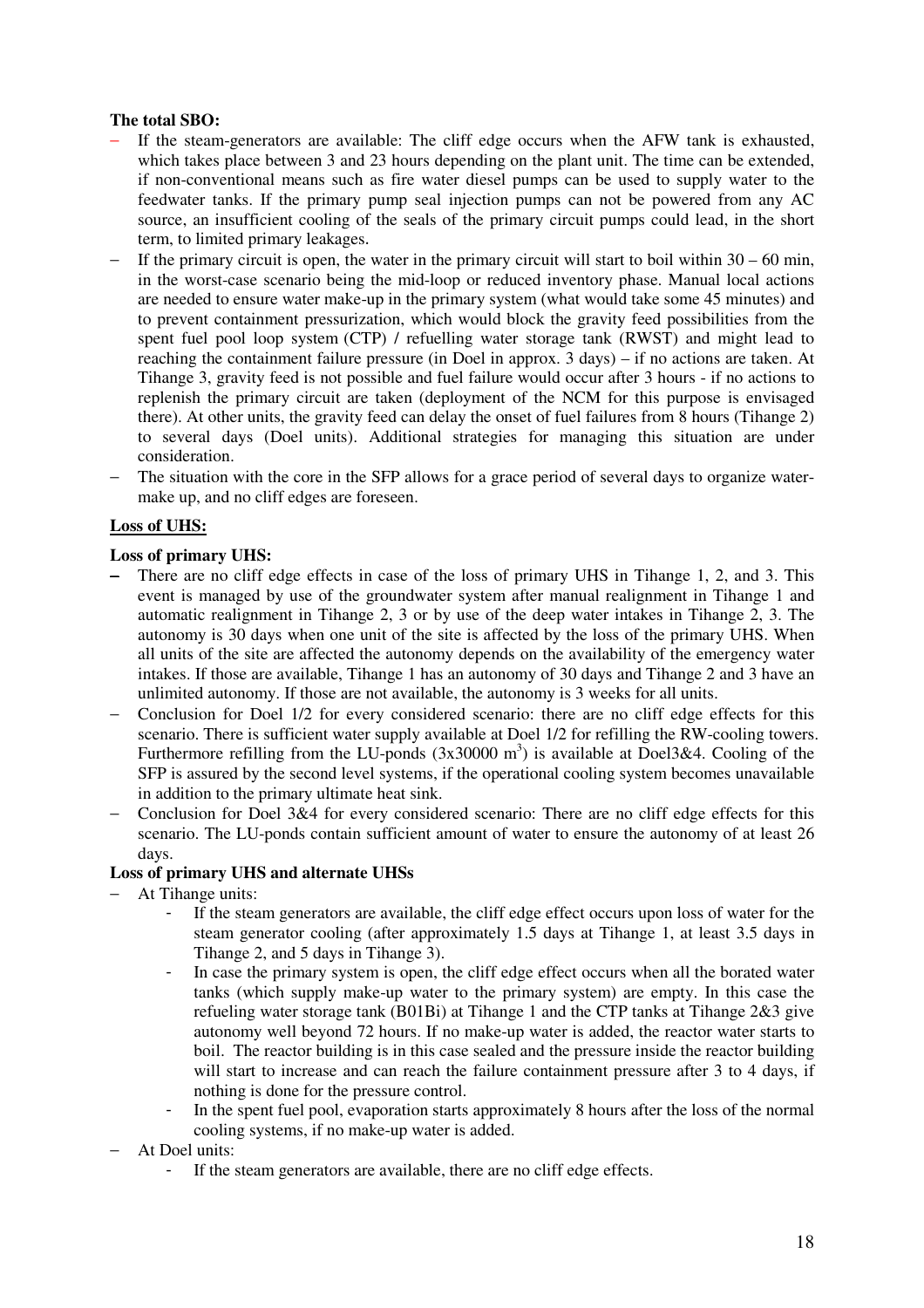- In case the primary system is open and all the UHSs are lost (including both alternate UHSs) and no make-up water is added, the reactor water starts to boil within an hour. The reactor building is in this case sealed and the pressure inside the reactor building will start to increase and can reach the failure containment pressure after 3 days, if nothing is done for the pressure control.
- For the spent fuel pool, if all heat sinks are lost (including both alternate UHSs) and no make-up water is added, the spent fuel pool will start to boil after approximately 8 to 10 hours (Doel 3&4) or 15 hours (Doel 1/2).

# **Loss of primary UHS with total SBO:**

The conclusions of the scenario "LOOP and loss of all onsite back-up power (total SBO)" remain valid in this scenario, both for Tihange and Doel NPPs (Section 3.2.1.2).

# **Loss of the primary UHS combined with the LOOP and Design Basis Earthquake:**

There are no cliff edge effects identified for this scenario.

# **3.2.3 Strong safety features and areas for safety improvement identified in the process**

# **The following strong safety features were identified:**

- − Multiple external power supply links (two independent power supplies)
- − Underground cable 6,6 kV lines (after transformers) linking 150 kV on-site sub-stations with the units at both sites
- − Two-level redundant safety systems, including in particular: 1st and 2nd level emergency diesel generators and power supply systems, seismically qualified for all units at both sites (with the exception of the 1st level DGs in Doel 1/2, which will be completed by mid 2012)
- − Auxiliary feedwater turbo-pumps (in each unit)
- − Emergency steam-driven turbo-alternator (Tihange 1)
- − Primary and alternate UHS available at both sites
- − Diverse other water sources (including unconventional) and inter-connection possibilities available at the plant sites
- − Many NCMs (mobile/portable equipment) available, including mobile diesel-driven pumps and mobile diesel generators and already implemented connections (for electrical power and water supply)
- Long autonomy of AC power sources and batteries.

# **Some areas for safety improvement:**

- − Enhancement of the external power supply reliability in the Tihange NPP through a better separation of the high-voltage (380 and 150 kV) lines
- − Anti-flood protection of the Tihange NPP, in particular its emergency power supply systems, in order to cope with the new requirements for flooding.
- Reviewed and validated procedures, in accordance with the results of the assessment performed for the scenarios considered

# **3.2.4 Possible measures to increase robustness**

Some possible measures to increase the plants' robustness identified in the BE-NR and during the country visit are:

- Reinforcement of the second level of protection for Tihange 1 (electrical supply of Spent Fuel Pool cooling pumps and Shutdown Cooling pumps from the second level of protection).
- Increasing the capacity of AFW-tank and adding a AFW motor-driven pump in Tihange 1
- Solving the problem of refilling the primary circuit during mid-loop operation in case of the total SBO when the primary circuit is open in Tihange 3.
- Installation of the necessary nozzles on the intake and discharge of the spraying pumps in order to achieve an alternative spraying flow with a mobile spraying pump at Doel 3& 4 units.
- Increase of autonomy of the 2-nd level DG in Tihange 1 in case of DBE (currently the capacity of seismic resistant tanks is for 7.5 hours only).
- Seismic qualification of the refuelling water storage tanks (RWSTs) of Doel 1/2 units.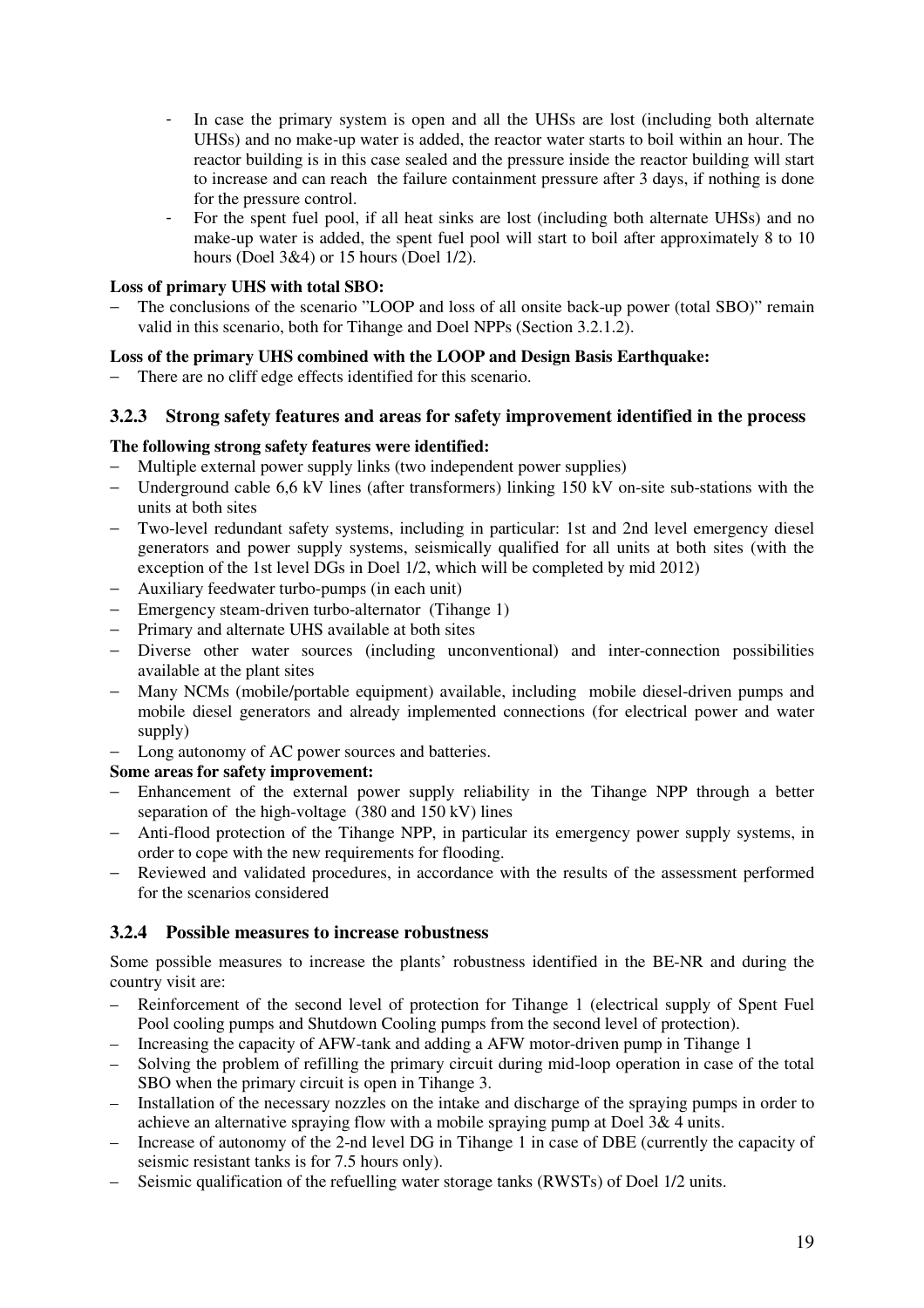# **3.2.5 Measures (including further studies) already decided or implemented by operators and/or required for follow-up by regulators**

An action plan has been sent on  $15<sup>th</sup>$  of March 2012 by the licensee to the FANC for verification, completion and approval. This plan contains both licensee proposals and also measures identified by the FANC and it comprises around 350 actions. These measures are structured into levels (family, subsection of family, sub-sub sections of family) and deliverables (studies, procedures, organization, realization and training). The proposed action plan is in the process of verification by the FANC and needs to be approved to start the implementation. The schedule of these actions is between 2012 and 2014.

The actions proposed by the licensee, to increase the robustness of the plants include:

1. Enhanced protection against external hazards (earthquake, flooding, weather conditions):

- Assessment of strengthening the electrical building ("BAE") of Tihange 1 unit
- Strengthening non conventional devices/resources at Tihange and Doel
- Enhancement anti-flood protection measures at Tihange assuming the decamillennial flooding (to prevent the loss of safety functions).
- 2. Enhanced power supply:
- Alternative power supply (380 V) for NCM or safety equipment
- Alternative power supply (380 V) for rectifiers; this measure ensures the possibility to recharge the batteries before their total depletion during an SBO event;
- Introduction of a procedure for minimizing the diesel generators fuel consumption
- Purchase of a fuel tanker truck for the on-site transportation of diesel fuel and identification of the required nozzles (Doel) - already done
- 3. Non conventional means:
- In addition to the already implemented NCMs (or in progress), a feasibility study will provide a technical solution for water make-up to the primary system of Tihange 3 unit in "primary system open" configuration (motor-driven pump powered by a non conventional diesel generator).
- At the Doel NPP, the construction of a new seismically qualified building which is also protected against flooding, is planned; this building will be used as a location for storage of NCM (including fire trucks) that are expected to ensure the safety function fulfilment in case of extreme external hazards.

Other actions are already decided, in progress or done, as:

- At Tihange, the construction of a new demineralised water production circuit;
- New procedures or new revisions of the existing operating procedures are to be issued in order to take into account events as: loss of the primary UHS affecting more than one unit, total SBO, loads shedding to increase the batteries autonomy, etc.;
- Seismic upgrade of the AFW-turbo pumps and their tanks (small storage tank  $-100 \text{ m}^3$ ) is foreseen at Doel 1/2;
- Implementation of the continuous measurement of the level in the Spent Fuel Pool in the Tihange NPP units where this is not already in place.

# **3.3 Peer review conclusions and recommendations specific to this area**

During the peer review process, the reviewers found that there is adequate redundancy and diversity in the electric power supply and cooling capabilities of the Belgian NPPs to ensure safety functions.

During the country visit of the peer review team it was also observed that non-conventional means (including mobile equipment and connections already implemented) are present on the sites and can be used to perform the safety functions following the events due to external hazards, to avoid a severe accident and to keep the plant in a safe state, for both Doel and Tihange sites.

In addition to the existing features, there is also an action plan containing specific measures, proposed by the licensee or identified by the regulatory body to increase the plants' robustness to cope with the loss of electrical power supply and loss of UHS (or combinations of these events). Some of the NCM, indicated in the action plan, have been already procured and/or their implementation is in progress.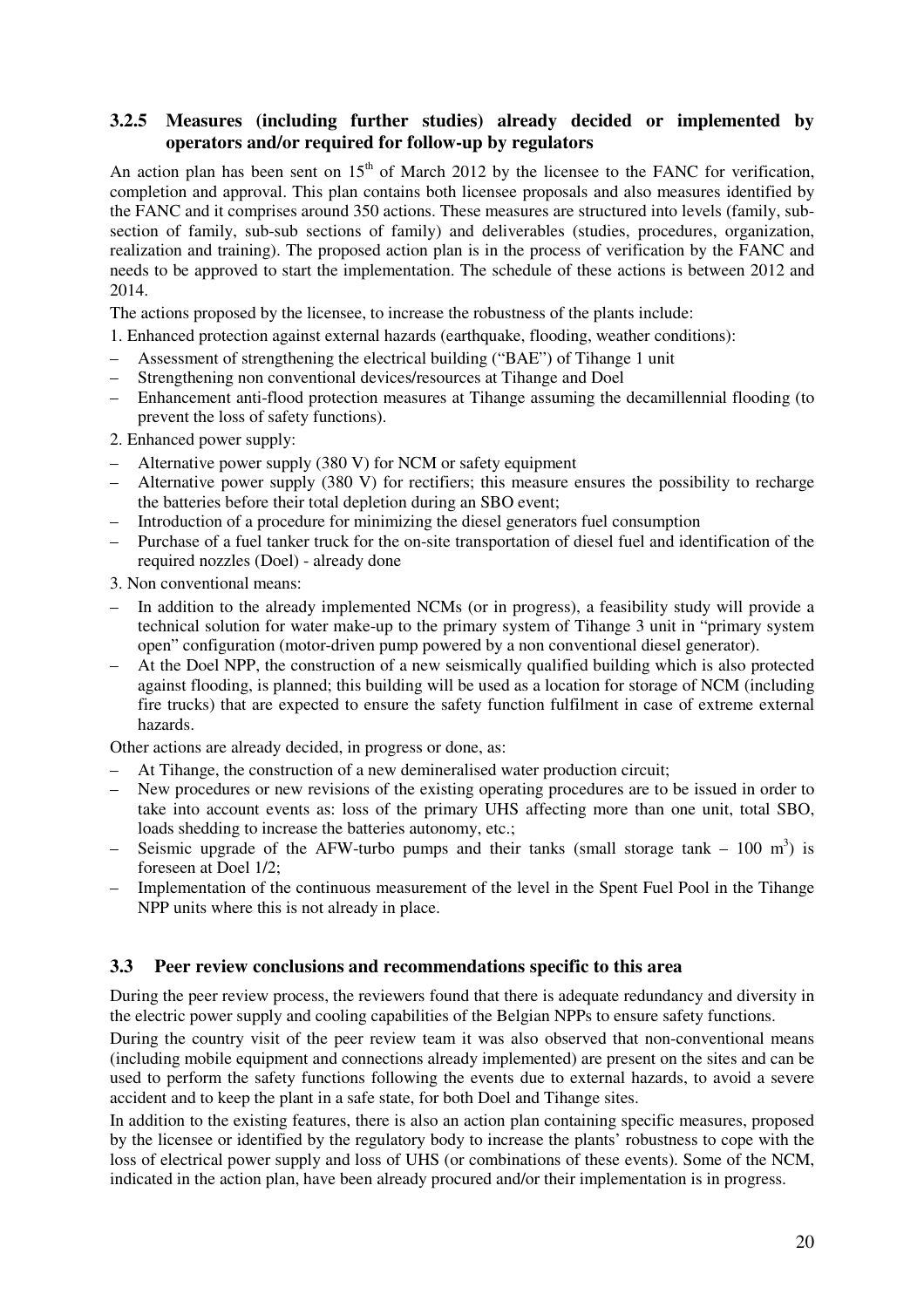The most limiting cases that resulted from the assessments performed for the scenarios recommended by ENSREG specifications, from the point of view of safety functions fulfilment, for the Belgian NPP units are the "Total SBO", "Loss of primary UHS and total SBO" and "Loss of primary and alternate UHSs" when the primary circuit is open during the reduced inventory phase. In these situations, cliff edge effects were identified and the management of these situations is possible with the alignment of the plant systems to be performed by local operator actions and also with the use of NCM equipment. Even if the situations when the primary system is open and operating with reduced inventory are limited in time (short period of time during the outage of an unit), still the events of the Total SBO and the Loss of primary and alternate UHS are complex and difficult to manage, due to short time available (in particular during mid-loop operation) to take countermeasures before the water in reactor will start to boil and the containment become pressurized (what may result in blocking the gravity feed of the primary circuit). The reviewers found that a specific operating procedure to manage these situations existed at Doel NPP and this is scheduled to be validated during the next outage with respect to the feasibility of executing operator actions in due time. FANC will ensure that the situations described above are properly managed in Tihange NPP as well.

The reviewers have found that the autonomy of the Belgian NPPs complies with the ENSREG specifications (at least 72 hours without external support). However, in case of DBE, the autonomy of the emergency diesel generators of the  $2<sup>nd</sup>$  level safety systems at the Tihange 1 is only 7.5 hours (the capacity of the their seismically qualified fuel tanks) and the CVA B01Hc fuel tank  $(500 \text{ m}^3)$ , that is designed to make-up with fuel in the EDGs fuel tanks, is not DBE qualified.

The peer review team recommends Belgian regulatory body to take into consideration the benefits of the increasing of the autonomy of the mentioned EDGs at Tihange 1 for events determined by DBE, possibly by enhancing the robustness of the CVA B01Hc fuel tank to DBE.

# **4 PLANT(S) ASSESSMENT RELATIVE TO SEVERE ACCIDENT MANAGEMENT**

# **4.1 Description of present situation of plants in Country**

# **4.1.1 Regulatory basis for safety assessment and regulatory oversight (national requirements, international standards, licensing basis already used by another country, ,…)**

Recently a Royal Decree concerning safety prescriptions for nuclear installations has been published end of December 2011. This Royal Decree does not target Emergency Operating Procedures (EOP) or Severe Accident Management Guidelines (SAMG) specifically, but includes the requirements for dealing with (severe) accidents. Article 27 of the decree makes a distinction between procedures for accidents and guidelines for severe accidents and requires them to be up-to-date and verified and validated.

# **4.1.2 Main requirements applied to this specific area**

The verification and validation of existing SAMGs or BKs (as they are called at Doel) have been performed in the framework of the Periodic Safety Reviews. The results of the validation by table-top exercises have been documented and were shown to the peer reviewers during the country visit.

The Belgian requirements (i.e. article 27 of the decree) aim at maintaining containment integrity and limiting radioactive releases during severe accidents as much as possible and stipulate that a control room should be present in order to run the plant safely in all working modes, to keep the plant safe or to return it to a safe condition in case of a postulated accident. Furthermore it prescribes that the licensee should have one or more coordination centres other than the control room for the management of a crisis on site. In these coordination centres access should be available to important data concerning the nuclear installation and concerning the radiological situation on-site and in the surroundings.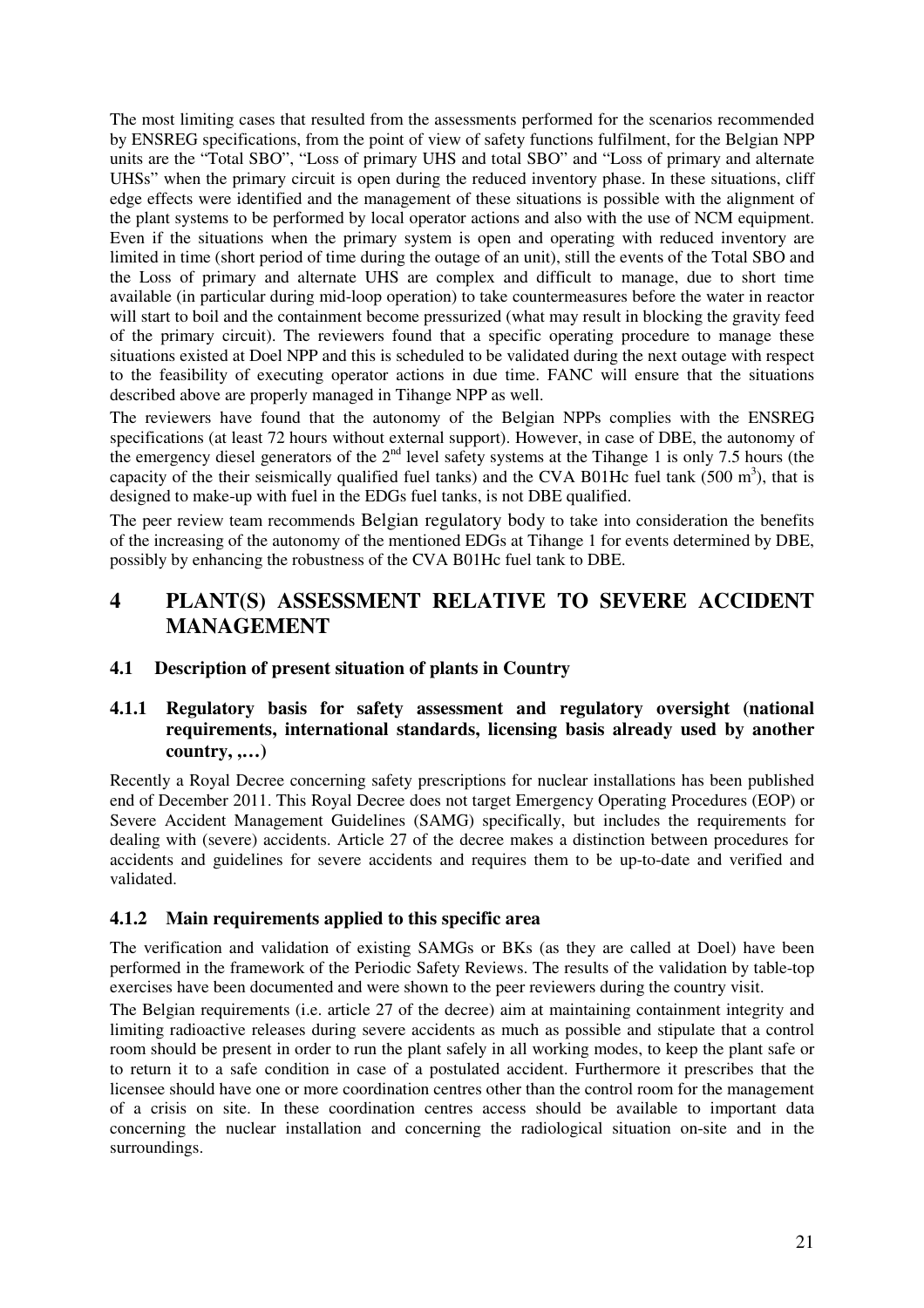# **4.1.3 Technical background for requirement, safety assessment and regulatory oversight**

The technical background for requirement, safety assessment and regulatory oversight is the use of probabilistic safety assessments (PSA) as part of the safety assessment. PSAs have been initiated to evaluate the risk of fire and flooding on all Belgian units. So far, the PSA for the Belgian units have not considered any accident of external origin or initiating event related to the spent fuel pools.

The probabilistic safety assessments were started on the initiative of the licensee prior to their integration in the ten-yearly reviews.

The PSA studies contain level 1 PSA and level 2 PSA. The assessments cover the following nuclear power plant conditions: power operation, shutdown (shutdown cooling system available), operation with low water inventory (mid-loop operation).

In the past, these three plant operating states have been considered in level 1 PSA, whereas only power operation was considered in level 2 PSA. In the recently completed and planned updates of the PSA, all plant operating states (including more detailed low-power and shutdown states) are considered in both level 1 PSA and level 2 PSA.

# **4.1.4 Periodic safety reviews (regularly and/or recently reviewed)**

All Belgian NPPs feature 10-yearly PSR, Doel 1 and 2 have performed their 3<sup>rd</sup> PSR, the other NPPs their 2<sup>nd</sup> PSR. The objectives and scope of the PSRs regarding severe accidents have been presented to the peer reviewers during the country visit. The PSRs have led to improvements in relation to the management of severe accidents. Examples are:

- − Installation of Passive Autocatalytic Recombiners in each unit;
- − Modification to allow cavity flooding for Doel NPPs;
- − Development of SAM strategy documents and implementation of plant-specific SAMG for each unit;
- − Partial Level 2 PSA for Doel 3 and Tihange 2 to assess containment failure modes;
- − Level 2 PSA for Doel 1/2 and Tihange 1 to assess containment failure modes;
- − The validation of SAMGs for Tihange and Doel NPPs;

The extension of Level 2 PSA to all units, covering evaluation of fission product releases, shutdown states and implemented SAMGs, is currently in progress.

# **4.1.5 Compliance of plants with current requirements (national requirements, WENRA Reference Levels)**

National requirements on severe accidents are only recently published. The compliance with new requirements considering severe accidents (including WENRA Reference Levels) has been presented to the peer reviewers during the country visit. The WENRA RLs for severe accidents (i.e. issue F and LM) are covered by the articles 21 and 27 of the Royal Decree (dated November 30, 2011) on Safety Requirements for nuclear installations. In order to achieve compliance with the WENRA RLs a Belgian Action Plan was established in November 2006. The execution of this plan started in 2007. The current status of the implementation of the action plan with regard to severe accidents is that for issue F regarding Design Basis Envelope for Existing Reactors two RLs (i.e. 4.5 and 4.7) are still open. As for issue LM regarding EOPs and SAMGs, one RL (i.e. 4.1) is still open.

# **4.2 Assessment of robustness of plants**

# **4.2.1 Adequacy of present organizations, operational and design provisions**

#### *4.2.1.1 Organization and arrangements of the licensee to manage accidents*

At Tihange, the management of an emergency is ensured from three separate places: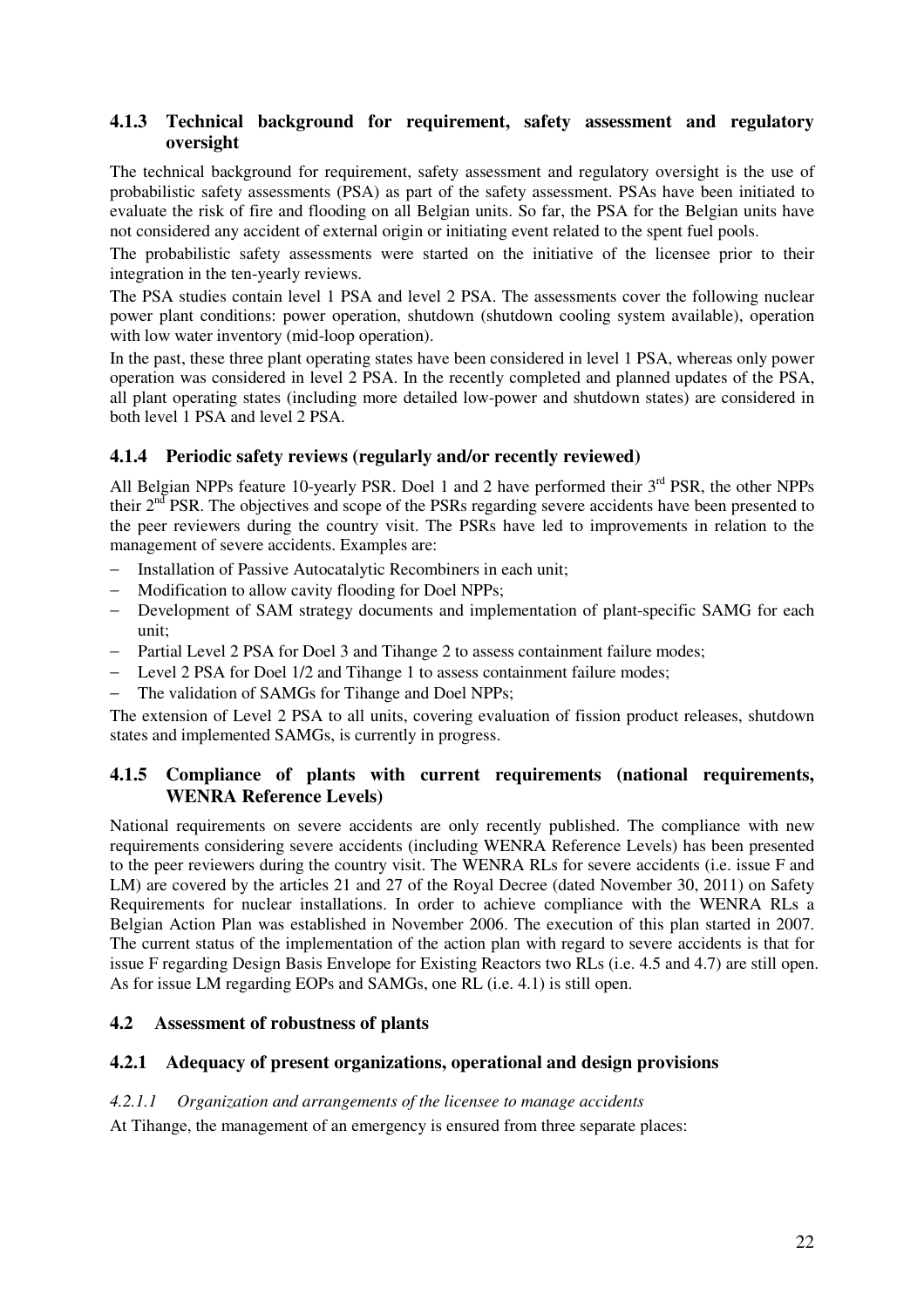- − from the unit control room where shift crew operators are working in normal and accidental conditions;
- − from the "unit operation centre" (COT) at Tihange (located next to the control room and designed with the same resistance features as the control room), where the first part of the emergency management team meets and from which the technical management of the event takes place;
- − from the "site operation centre" (COS) at Tihange (physically distant from the control room) where the second part of the emergency management team gathers and from which communication and external relations with the outside world are managed.

In addition, an off-site reception and fall-back centre called (CARA) is located in Les Awirs, at 12 km from the Tihange NPP.

Current COS has no specific seismic design basis (administrative building). New COS is under construction with the same seismic level as the units. The main control room (MCR) and COT have the same seismic design basis as the reactor unit (0.17 g).

At Doel, the management of an emergency is performed from four separate places:

- in the unit control room, shift crew operators are working in normal and accidental conditions;
- the unit annex control room ("BK"), located in the same place as the control room, is the nerve centre of the severe accident management ("SAM"); from this centre, actions affecting the installations are performed;
- − in the on-site technical support centre ("OTSC"), interventions and operations in the installations and long-term actions are prepared. The Doel 1/2 OTSC is part of the Doel 1/2 machine room; in this place, the most important operational parameters are monitored. The Doel 3 and Doel 4 OTSC is part of the Electrical Services Building ("GEH") of Doel 4; in this place, the most important core status parameters are monitored. The Doel 3 and Doel 4 OTSC can function as a back-up for the Doel 1/2 OTSC;
- in the site emergency operations facility ("NPK"), the data are consolidated, the communication with the authorities is coordinated, and the possible dissemination of radioactivity in the environment is calculated.

For Doel 1 and 2 the OTSC has no specific seismic design basis. For Doel 3&4 the OTSC is part of the building with the electrical auxiliaries of reactor unit Doel 4 and thus has the same seismic design basis as the reactor unit  $(0.1 \text{ g})$ .

Operating procedures, drills and training courses, including frequencies, differ between the plants. Increased coherence has been requested by the regulator.

Technical resources available on the sites include:

- fire brigade garages equipped with equipment and consumables for the suppression of a wide range of events (fire, explosion, flooding, release of products with dangerous characteristics);
- − logistic equipment: sandbags, compressors
- − fully equipped monitoring vehicles to perform radiological measurements on site and off site;
- − stocks of packages of personal protection equipment;
- medical posts with equipped nursing and doctors' practice and triage zones;
- − helicopter landing places;
- − guards for the protection against unauthorized access to the site.

The functionality, accessibility and habitability during extreme external events of the emergency response centres and the storage buildings have been examined by the peer reviewers during the plant visit at Doel.

The buildings that host the emergency response centres have a defined resistance to extreme external events. If under certain circumstances locations become inaccessible, back-up locations are available. For Tihange a new site operation centre (COS) is under construction and should be operational by the end of 2013.

The restoration of power to the ventilation circuits is being evaluated, autonomous breathing apparatus as well as iodine pills are present in all emergency response centres. The licensee will replace personnel in order to respect the maximum dose of 250 mSv.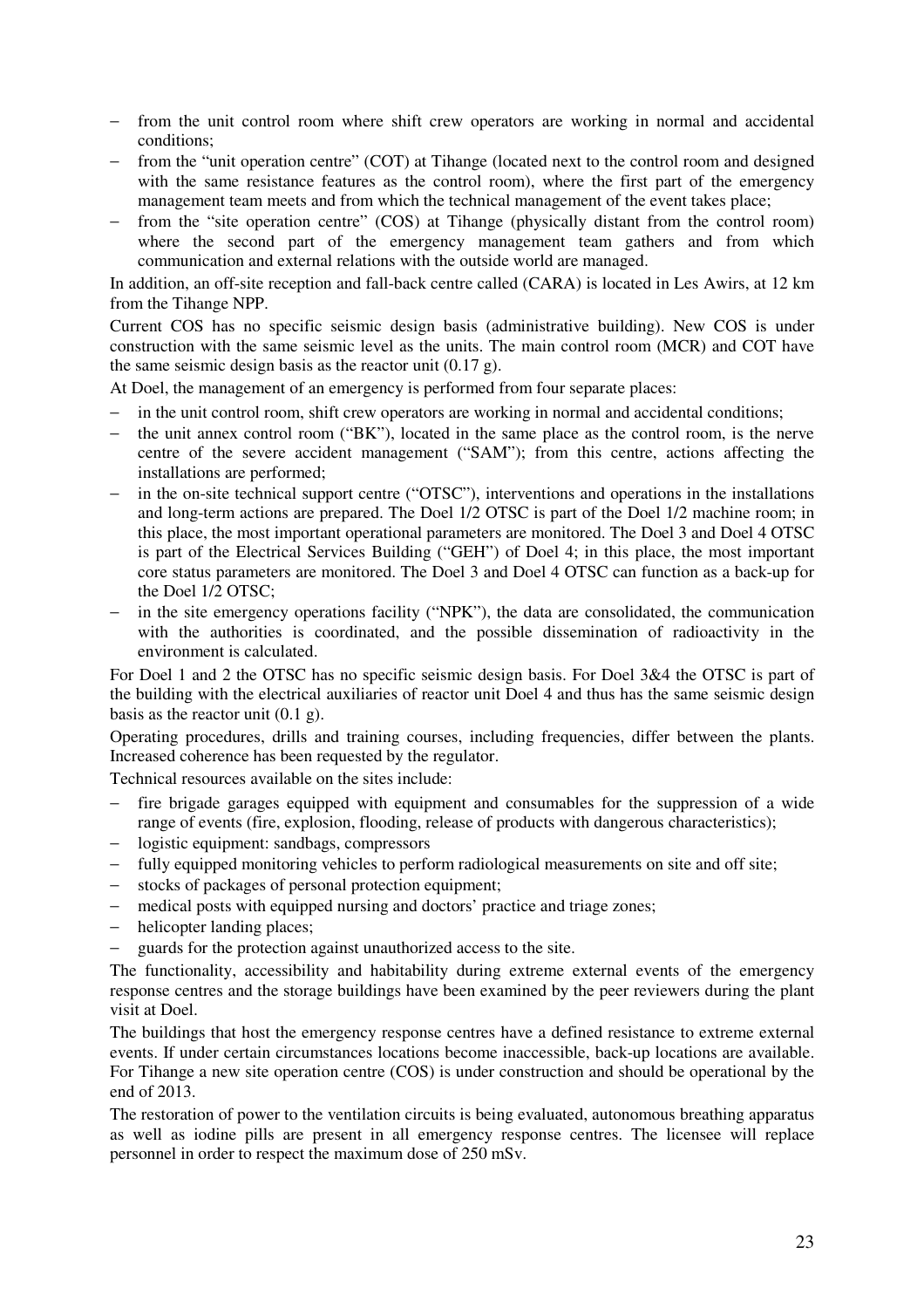The storage room for non-conventional means planned by the end of 2013 will be made to resist extreme external events.

Use of off-site technical support for accident management is ensured by Electrabel corporate emergency organisation, support by contractors, hospitals, public authorities, etc.

Non conventional means (mobile diesel generators, pumps, hoses, etc.) are available at different locations. Many connection points to establish supporting connections (e.g. gas/power/water) have already been tested, others will be tested in the near future by the licensee. The equipment foreseen for implementation is different in Tihange and Doel. A closer coordination is suggested.

The use of the non conventional means is to be integrated in accident management procedures  $\&$ SAMG and to be benchmarked with US NRC Extensive Damage Mitigation Guidelines. This benchmark can be seen as a strong point.

By mid 2012 licensee will have a plan for strengthening the site organisation for (multi-unit) accident management. This plan will have to be implemented in 2013.

#### *4.2.1.2 Procedures and guidelines for accident management*

The Westinghouse Owners Group EOP/SAMG approach is adapted to Tihange and Doel NPPs. EOPs are used by the shift personnel and shift technical advisor (STA) in the main control room or in the emergency control room. SAMG and BK procedures are used by COT/BK personnel (on-call personnel not needed in the main control room). During the plant visit at Doel, the BK procedure for estimating the radiation levels in the reactor building and adjacent buildings was presented to the peer reviewers.

SAMGs are validated and verified during periodical exercises. The transition from EOPs to SAMGs is performed by the control room staff when core damage occurs in accordance with the generic Westinghouse Owners Group (WOG) SAMG. The main transition criterion is the core exit thermocouple temperature greater than  $650^{\circ}$ C (700 $^{\circ}$ C for Tihange 1 for consistency with specific EOPs) coupled with the inefficiency of the application of recovery actions instructed in the EOPs. The transition is made via an instruction reported in 3 emergency response guidelines (ERGs) (FR-C.1 "Response to Inadequate Core Cooling", FR-S.1 "Response to Nuclear Power Generation - anticipated transient without scram (ATWS)" and ECA-0.0 "Loss of All AC Power") or in SPI-N2 (procedure specific to Tihange 1). Plant-specific severe accident calculations have been performed in the framework of SAMG validation and the adequacy of this transition criterion has been confirmed by these calculations.

In case core exit thermocouples are unavailable, an alternative criterion is proposed based on containment activity as a feedback from validation reports for SAMG.

Severe accident (SA) procedures exist for all reactor units and for all relevant situations. The only exception to this is the scenario of a multi-unit SA, for which the SAMG and/or the emergency plan have to be adapted. This will be done in the framework of the action defined by the licensee.

There are different procedures for the Tihange and Doel sites to prevent basemat melt through. The regulatory body has formulated in the National Report an additional measure (no. 3) to follow-up on the ongoing steam explosion experiments and, if needed, current strategies for flooding of the reactor pit before rupture of the reactor vessel should be adapted. The licensee is presently following the ongoing steam explosion experiments via the OECD dedicated project called SERENA phase 2 (SERENA standing for Steam Explosion Resolution for Nuclear Applications).

SERENA phase 1 project concludes that in-vessel FCI (Fuel Coolant Interaction) would not challenge the integrity of the containment whereas this cannot be excluded for ex-vessel FCI. Uncertainties concerning the role of void, the corium melt properties and the propagation of the explosion are the key issues to be resolved in the phase 2 of the SERENA project. A limited number of well designed tests with advanced instrumentation have been performed between 2008 and 2012 (the last one in March 2012) to bring the code capabilities to a sufficient level for use in reactor case analyses. The licensee participates to this project to grant more knowledge in the steam explosion phenomenon.

In complement with the experimental phase, an Analytical Working Group (AWG) has been established with the main aim of increasing the capabilities of the FCI models/codes for use in reactor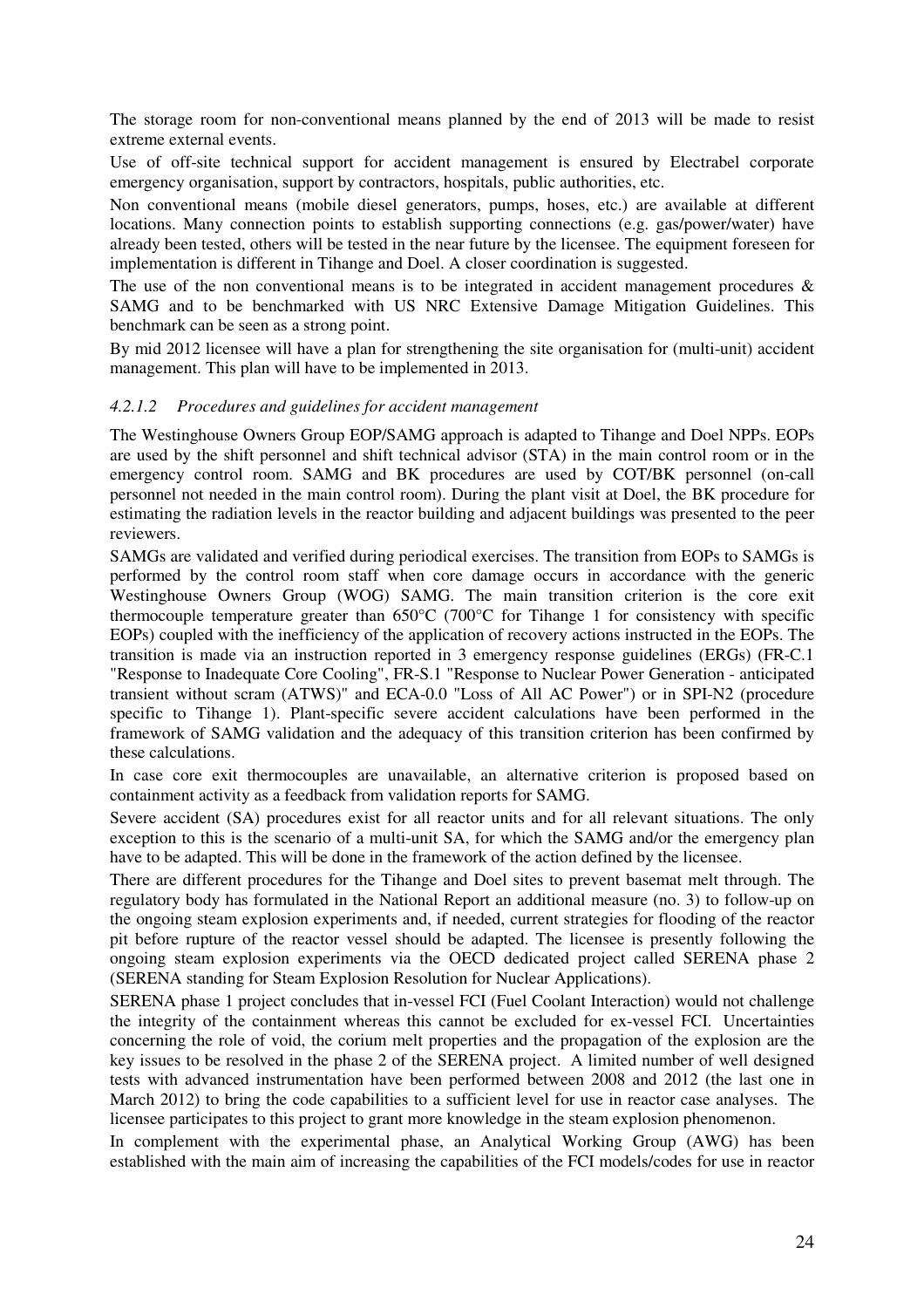analyses. The licensee and the CEA (Commissariat à l'Energie Atomique – France) agreed to be part together of this AWG by performing calculations with the MC3D code.

As part of the agreement with the CEA regarding analytical activities, the CEA has performed in 2011 reactor case calculations for Doel 1/2 and Doel 3 units. Thanks to the global understanding of the MC3D code acquired by the licensee during the analytical activities performed in collaboration with CEA for the SERENA AWG, the licensee was able during the level 2 PSA studies of Doel 1/2 and Doel 3 units to interpret and use the results of the reactor case calculations in the framework of the quantification of some specific phenomena linked to FCI.

# *4.2.1.3 Hardware provisions for severe accident management*

All plants, both in Doel and in Tihange, have two types of safety systems: the first level safety systems designed for incidents and accidents of internal origin and earthquakes, and the second level emergency systems dedicated to external hazards. The first level systems are operated from the main control room and the second level systems are operated from a separate control room in a protected (bunkered) building.

The first level and the second level are entirely independent from one another. This applies to the electrical diesel power supplies, control rooms, water supplies, instrumentation, compressed air, primary pumps' seals injection, steam generators feedwater, shutdown cooling systems.

To summarize, some hardware modifications have been implemented to mitigate severe accidents, for example the installation of passive autocatalytic recombiners (PARs). One important measure under investigation is the filtered containment venting system.

In the event of a severe accident, the following means are essential:

- water for injection into the steam generators;
- borated water for injection into the primary circuit of the reactor building;
- electricity to supply the vital pumps.

All the existing equipment on site can be used in order to restore potential failures, through particular equipment connections where required. The SAMG guides describe how to use the existing equipment. In case of unavailability or failure of this equipment, non-conventional means can be implemented. These devices were not considered when designing the units but are available on site.

#### *4.2.1.4 Accident management for events in the spent fuel pools*

The spent nuclear fuel of Doel 1/2 is stored in shared pools housed in the nuclear auxiliary services building (GNH). The spent nuclear fuel of Doel 3&4 is stored in pools on each unit. The pools, as well as the cooling systems, are housed in the bunkered spent fuel building (SPG). After a sufficient cooling period in the pools, the spent fuel from Doel 1/2, Doel 3&4 is transferred to the spent fuel container building (SCG).

Each of the three reactors at Tihange has a cooling pool designed for the temporary storage of spent fuel assemblies.

The spent fuel pool does not have containment/confinement capabilities in case of loss of pool cooling. On the other hand, the building is protected against plant-specific loads from external accidents.

For the units of Doel and Tihange, a rupture in the SFP leading to a large leak is not part of the design basis, consequently no system has been installed to compensate for a significant water leak. However, the layout and design of the fuel pool loop is such that in a case of a piping rupture sufficient water level above the fuel top remains.

The main aim of the accident management measures is to avoid uncovering the fuel stored in the storage pools, either by re-establishing active cooling of the pools or by ensuring a water supply by any available means (conventional or not). Even without a supply of water, the time before the fuel is uncovered can be calculated in days for spent fuel pools at the Doel and Tihange units and in weeks for the temporary storage facility at Tihange. That leaves sufficient time to install or bring an alternative water supply, if all traditional methods are unavailable.

All spent fuel pools are designed to remain subcritical even when using unborated make-up water. This is still valid for accident conditions, provided that the regular geometry of the spent fuel is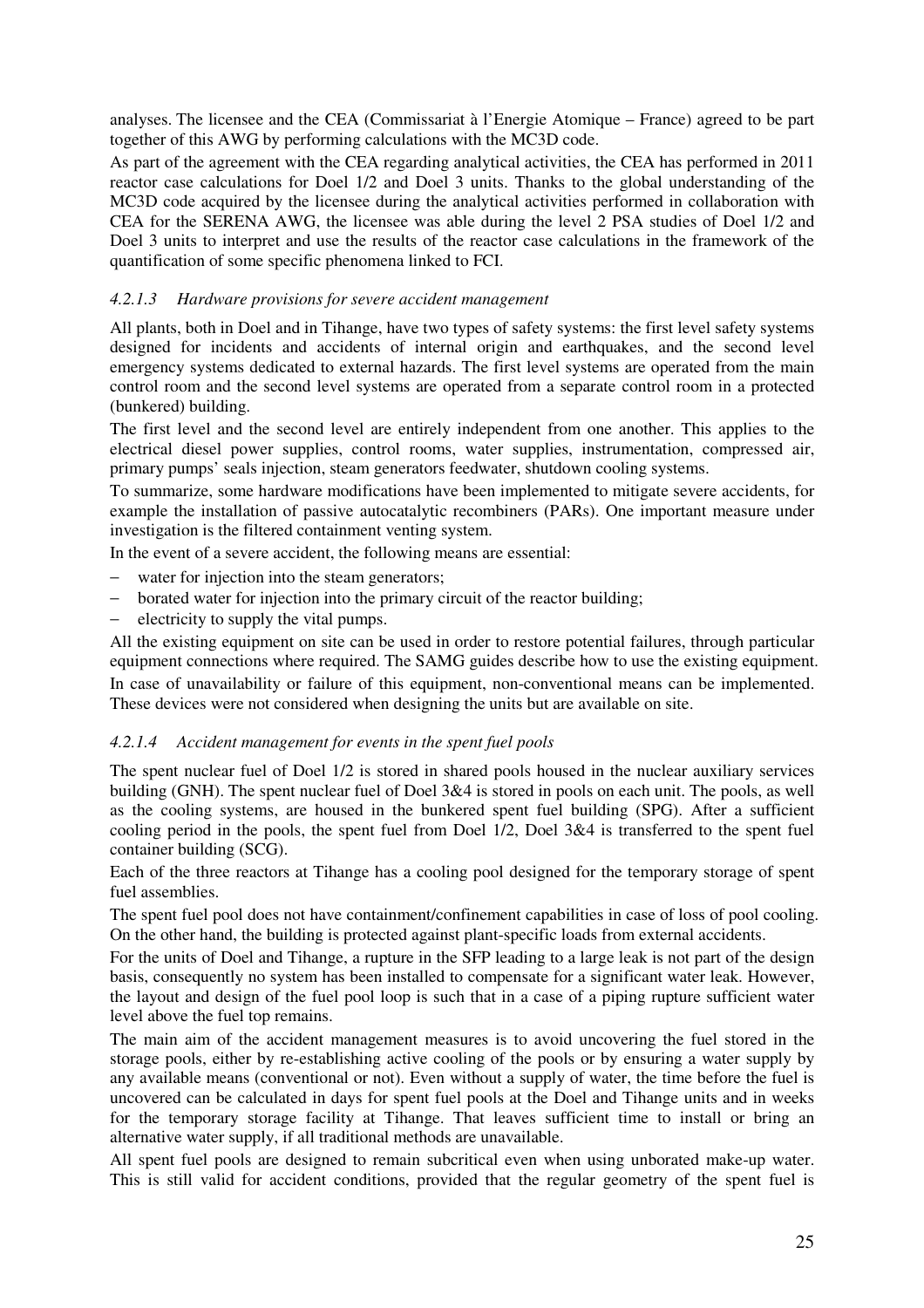maintained. In case regular geometry is not maintained, sub-criticality in the SFP has been evaluated by qualitative assessments.

The licensee states that in the future post-Fukushima WOG SAMG revision should provide guidance including technical background for core damage in the spent fuel pool. Several measures are proposed by licensee to increase the robustness of the water supply, but again the measures are different for each unit.

The impact of potential hydrogen production in the spent fuel pool buildings after an accident causing a total loss of pool cooling is limited. The recovery of the ventilation systems and the available means of supplying the pools with water allow to avoid the risk of hydrogen accumulation. However, an additional study will be initiated in order to assess the residual risk of hydrogen accumulation.

#### *4.2.1.5 Evaluation of factors that may impede accident management and capability to severe accident management in multiple units case*

Extensive destruction of infrastructure or flooding around the installation that hinders access to the site, including communication systems was studied. As well the impairment of work performance due to high local dose rates, radioactive contamination and destruction of some facilities on site is described.

Given the very large variety in possible severe accident scenarios, the licensee is of the opinion that it is not possible to evaluate whether local (manual) actions will be possible in possibly challenging radiological conditions, as those conditions will strongly depend on the precise severe accident scenario. One of the goals of the SILICA project (related to the improvement of SAM during the last PSR) was to elaborate an approach for a better identification and control of the radioactive containment releases. Some practical improvements have been proposed. They consist, among others, in the addition of complementary information to help the identification of FP releases (i.e., list of existing detectors and location of these detectors).

The licensee stated its intent to follow the WOG recommendations once the WOG will have issued a post-Fukushima SAMG revision.

# **4.2.2 Margins, cliff edge effects and areas for improvements**

#### *4.2.2.1 Strong points, good practices*

- The integration of the non conventional means into the accident management procedures and SAMG and benchmark with US NRC Extensive Damage Mitigation Guidelines;
- − The time schedule for the upgrade measures, where all measures are to be implemented by (the end of) 2013.

#### *4.2.2.2 Weak points, deficiencies (areas for improvements)*

- Robustness to cope with multi-unit events (as identified as an area for improvement by licensee and endorsed by the regulator);
- − Filtered containment venting is considered state of the art for some years. For Doel 1 and 2 and Tihange 1 this is included in the ongoing Long Term Operation project.

# **4.2.3 Possible measures to increase robustness**

#### *4.2.3.1 Upgrading of the plants since the original design*

With respect to the initiating events considered at the design phase, there are differences between the Doel 1/2 units, and the Doel 3&4 units. A number of systems are shared by the Doel 1/2 twin reactors, while there is a strict physical separation between the redundant safety systems at all other units. During the initial design of Doel 3&4, and Tihange 2&3, the following internal and external hazards were considered: aircraft crash, large-scale fire, explosion (including gas explosion), malicious act and conditions leading to inaccessibility or unavailability of the main control room.

The accidents or events mentioned above as well as some other beyond design basis accidents were taken into consideration within the framework of the ten-yearly periodic safety reviews, and they led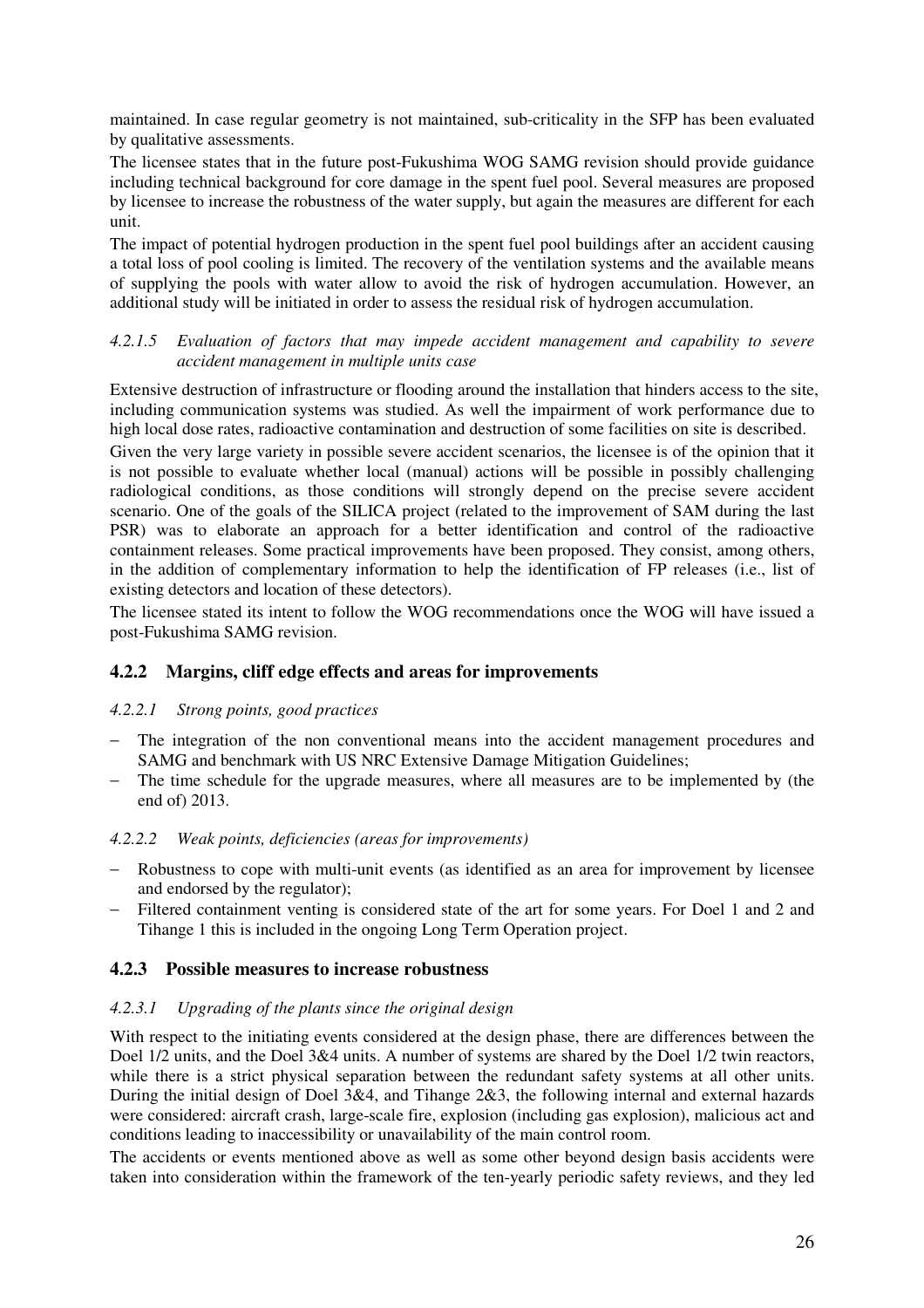for Doel 1/2 to the implementation of specific safety systems, such as the emergency systems building (GNS) which is seismically qualified.

The second level emergency systems had not been considered in the initial design of Tihange 1. However, as a result of the first periodic safety review (in 1986), an emergency system (SUR) was installed to respond to several beyond design basis accidents (e.g., SBO and unavailability of the main control room).

# *4.2.3.2 Ongoing upgrading programmes in the area of accident management*

The objectives of the current PSR (ongoing for Doel 3 and Tihange 2 and started for the other units) are multiple. First objective is that the licensee should assess the status of the installation and the organization with respect to international legislation, standards and good practices. On request of the regulator the licensee has based this Periodic Safety Review on the International Atomic Energy Agency (IAEA) Safety Guide NS-G-2.10 ("Periodic Safety Review of Nuclear Power Plants") as a reference guide. Both the scope and the methodology are based on the approach adopted by the IAEA by the use of 14 Safety Factors, followed by a Global Assessment. In this PSR severe accidents are dealt with in two Safety Factors:

- Safety Factor 5 "Deterministic Safety Analysis": the objective of the review of the deterministic safety analysis (SF5) is to determine to what extent the existing deterministic safety analysis (mainly for DBA) remains valid when the following aspects have been taken into account: actual plant design; the actual condition of SSCs and their predicted state at the end of the period covered by the PSR; current deterministic methods; and current safety standards and knowledge. The review of the analysis of beyond design basis accidents (BDBA) and severe accidents (SA) has also been included in this Safety Factor;
- Safety Factor 6 "PSA": it consists in a peer review of Level 1 and Level 2 PSA methodology (already performed) with elaboration of an improvement plan (under development). The results of the PSA methodology review are documented and were shown to the peer reviewers during the country visit.

The Long Term Operation (LTO) project for Doel 1/2 and Tihange 1 units also includes a design upgrade related to severe accident management (filtered containment venting). The pre-feasibility studies, for the implementation of Containment Filtered Venting System for these units, are on-going. This topic will also be studied for all other units in the framework of the stress test project. During the country visit the peer reviewers recommended to consider the case of sub-atmospheric pressures in the containment after venting.

The third upgrading programme is the ongoing revision of the SAMGs as feedback from validation done in the previous PSR.

# **4.2.4 New initiatives from operators and others, and requirements or follow up actions from Regulatory Authorities: modifications, further studies, decisions regarding operation of plants**

# *4.2.4.1 Upgrading programmes initiated/accelerated after Fukushima*

Licensee has proposed the following list of measures:

- − Enhance the organisation and logistics of the internal emergency plan to include "multi-unit" events
- Transfer of the site operation centre COS in the new entrance building
- − Preliminary study for installing a filtered vent system on each unit (already included in the LTO project for Tihange 1 and Doel 1/2 units)
- − Evaluation of the need to extend the non conventional means based on the analysis of the extensive damage mitigation guidelines (EDMG)
- − Assessment of the residual risk of hydrogen production and accumulation in spent fuel pool buildings
- − Feasibility study for the implementation of additional water injection into the reactor pit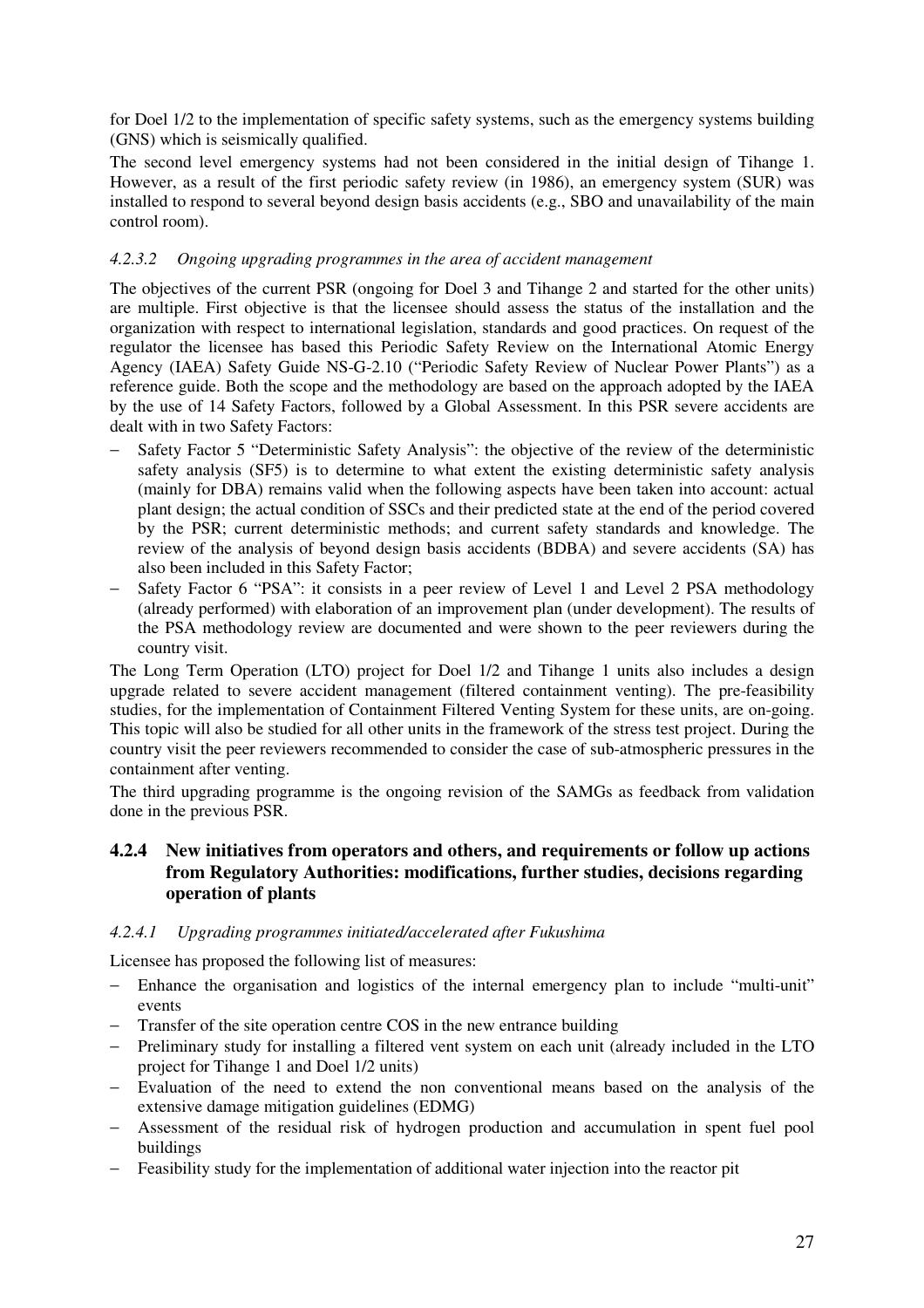- Follow-up of R&D activities related to the corium-concrete interaction issue
- Study for improving water level monitoring in the pool of every unit

The regulator has endorsed these proposals and has made the following additional demands and recommendations:

- Improvement of SAMG with (among others) decision support tools, long term monitoring and exit guidelines
- Increase consistency between Tihange and Doel NPP on SAMG training for operators
- − Possibly adapt (based on R&D) strategies for flooding reactor pit before reactor vessel rupture
- − Additional instrumentation (e.g. pH sump, bottom reactor vessel)
- − Need to identify effective means to control pH inside containment
- − Optimal battery load shedding strategy and a calculation and decision tool to determine the loads that can be shed, the extra battery autonomy gained by shedding a specific load, etc.
- − Review Technical Specifications to improve availability of 2<sup>nd</sup> level emergency systems
- − Apply specific provisions (maintenance, inspections, testing) to non conventional means credited in analyses

Licensee has submitted a consolidated stress tests action plan to the regulatory body. The action plan is now being reviewed by the regulator.

#### *4.2.4.2 Further studies envisaged*

See paragraph 4.2.4.1 above.

#### *4.2.4.3 Decisions regarding future operation of plants*

The Fukushima accident and subsequent analyses of the robustness of severe accident management provisions (e.g. the stress tests) have not led to any issues that require early (immediate) closure of the Belgian plants.

#### **4.3 Peer review conclusions and recommendations specific to this area**

The Belgian National Report gives a comprehensive overview of the installed concepts for severe accident management in the plants. The performed assessments under the limiting time conditions meet the requirements. Improvements to further increase the robustness of the concept for severe accident management at the plants have been found by the licensee and the regulatory body.

Although the ENSREG topical peer review has not produced any significant demand or request for improvements in addition to the ones already identified in the BE NR, the country visit resulted in the following recommendations:

- The preliminary study for the filtered venting system on each unit to be finished in 2012 should consider sub-atmospheric pressures in the containment;
- Regardless of the outcome of the assessment of the residual risk of hydrogen generation and accumulation in the spent fuel pool buildings, the installation of PARs should be considered;
- The additional measure by the regulatory body to increase the consistency between Tihange NPP and Doel NPP of the emergency training and refresher training programs should be broadened to the total concept for severe accident management (hardware provisions, procedures and guidelines) as much as possible.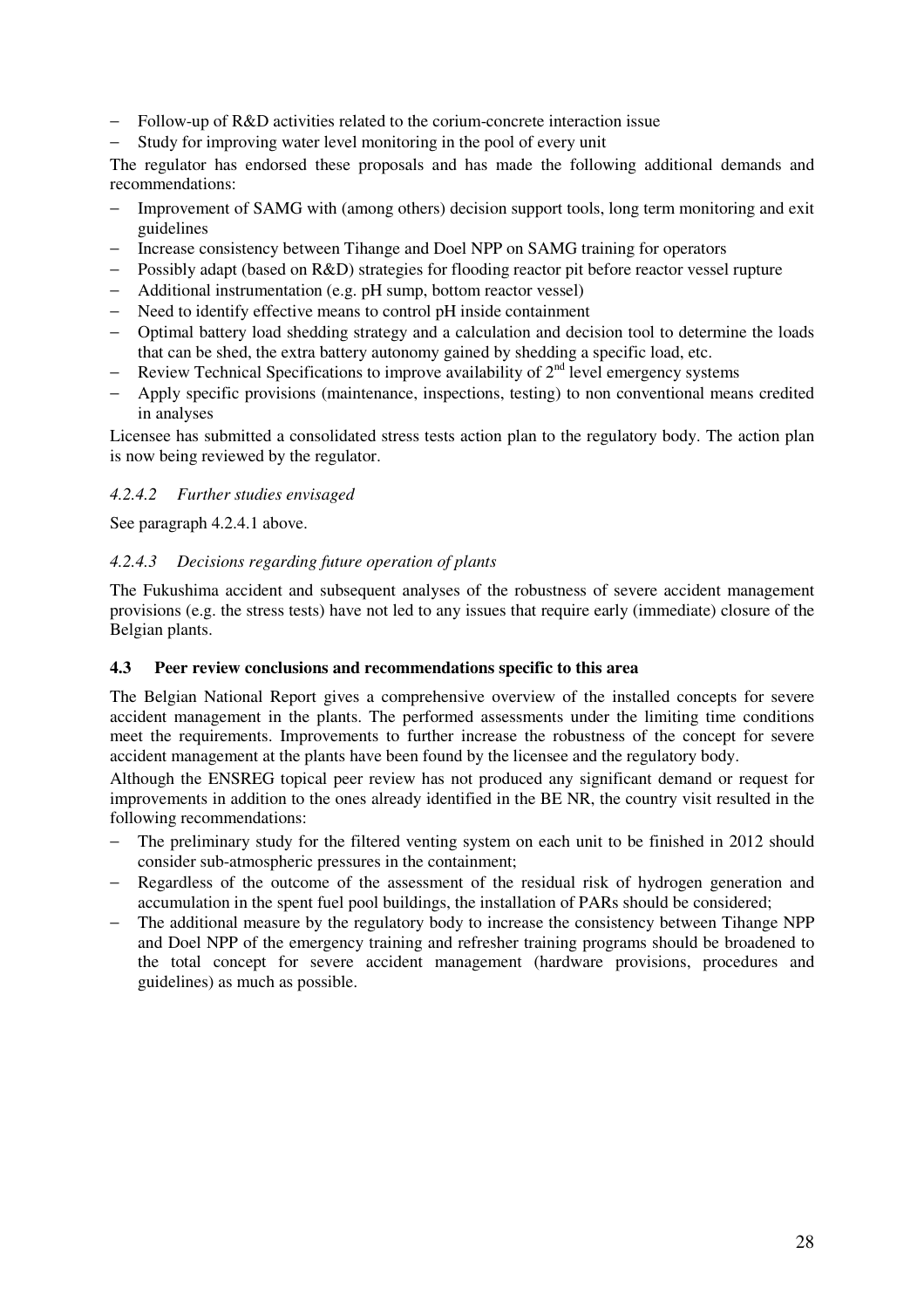# **List of Acronyms**

| AC            | <b>Alternating Current</b>                            |
|---------------|-------------------------------------------------------|
| AFW           | <b>Auxiliary Feedwater</b>                            |
| <b>ATWS</b>   | <b>Anticipated Transient Without Scram</b>            |
| AWG           | <b>Analytical Working Group</b>                       |
| <b>BDBA</b>   | <b>Beyond Design Basis Accidents</b>                  |
| <b>BENR</b>   | <b>Belgian National Report</b>                        |
| <b>BUR</b>    | Emergency Building (Tihange 1)                        |
| <b>CARA</b>   | Emergency And Reception centre at Awirs               |
| <b>CEA</b>    | Commissariat à l'Energie Atomique – France            |
| <b>CFR</b>    | Code of Federal Regulations                           |
| <b>COT</b>    | Unit operation centre (Tihange)                       |
| <b>COS</b>    | Site operation centre (Tihange)                       |
| <b>CTP</b>    | Spent fuel pool loop system (Tihange 1)               |
| <b>CVA</b>    | Auxiliary steam system                                |
| $DB$          | Design Basis                                          |
| DBE           | Design Basis Earthquake                               |
| <b>DBF</b>    | Design Basis Flood                                    |
| <b>DUR</b>    |                                                       |
|               | Aircooled Emergency Diesel Generator (Tihange 1)      |
| EC            | <b>Emergency Cooling</b>                              |
| <b>EDMG</b>   | <b>Extensive Damage Mitigation Guidelines</b>         |
| <b>ENSREG</b> | European Nuclear Safety Regulators Group              |
| EOP           | <b>Emergency Operating Procedures</b>                 |
| <b>EPRI</b>   | <b>Electric Power Research Institute</b>              |
| EU            | European Union                                        |
| <b>FANC</b>   | Federal Agency for Nuclear Control (in Belgium)       |
| <b>FCI</b>    | Fuel coolant interaction                              |
| FP            | <b>Fission Product</b>                                |
| <b>FSAR</b>   | <b>Final Safety Analysis Report</b>                   |
| <b>FWLB</b>   | Feed Water Line Break                                 |
| GDC           | General Design Criteria                               |
| <b>GNH</b>    | Nuclear auxiliary Services building                   |
| <b>GNS</b>    | Emergency Systems building in Doel 1/2                |
| <b>GUS</b>    | Emergency turbo alternator (Tihange 1)                |
| <b>IAEA</b>   | <b>International Atomic Energy Agency</b>             |
| <b>IEEE</b>   | Institute of Electrical and Electronics Engineers     |
| I&C           | Instrumentation and control                           |
| <b>LOCA</b>   | Loss of Coolant Accident                              |
| <b>LOOP</b>   | Loss of Offsite Power                                 |
| <b>LTO</b>    | Long Term Operation                                   |
| LU            | <b>Emergency Cooling Ponds</b>                        |
| <b>LUHS</b>   | Loss of Ultimate Heat Sink                            |
| <b>MCR</b>    | Main Control Room                                     |
| <b>NCM</b>    | <b>Nonconventional Means</b>                          |
| <b>NPP</b>    | <b>Nuclear Power Plant</b>                            |
| <b>NUREG</b>  | <b>Nuclear Regulation Guides</b>                      |
| <b>OECD</b>   | Organisation for Economic Cooperation and Development |
| <b>PAR</b>    | Passive Autocatalytic Recombiner                      |
| <b>PGA</b>    | Peak ground Acceleration                              |
| <b>PSA</b>    | Probabilistic Safety Assessment                       |
| <b>PSHA</b>   | Probabilistic Seismic Hazard Analysis                 |
| <b>PSR</b>    | Periodic Safety Review                                |
|               |                                                       |